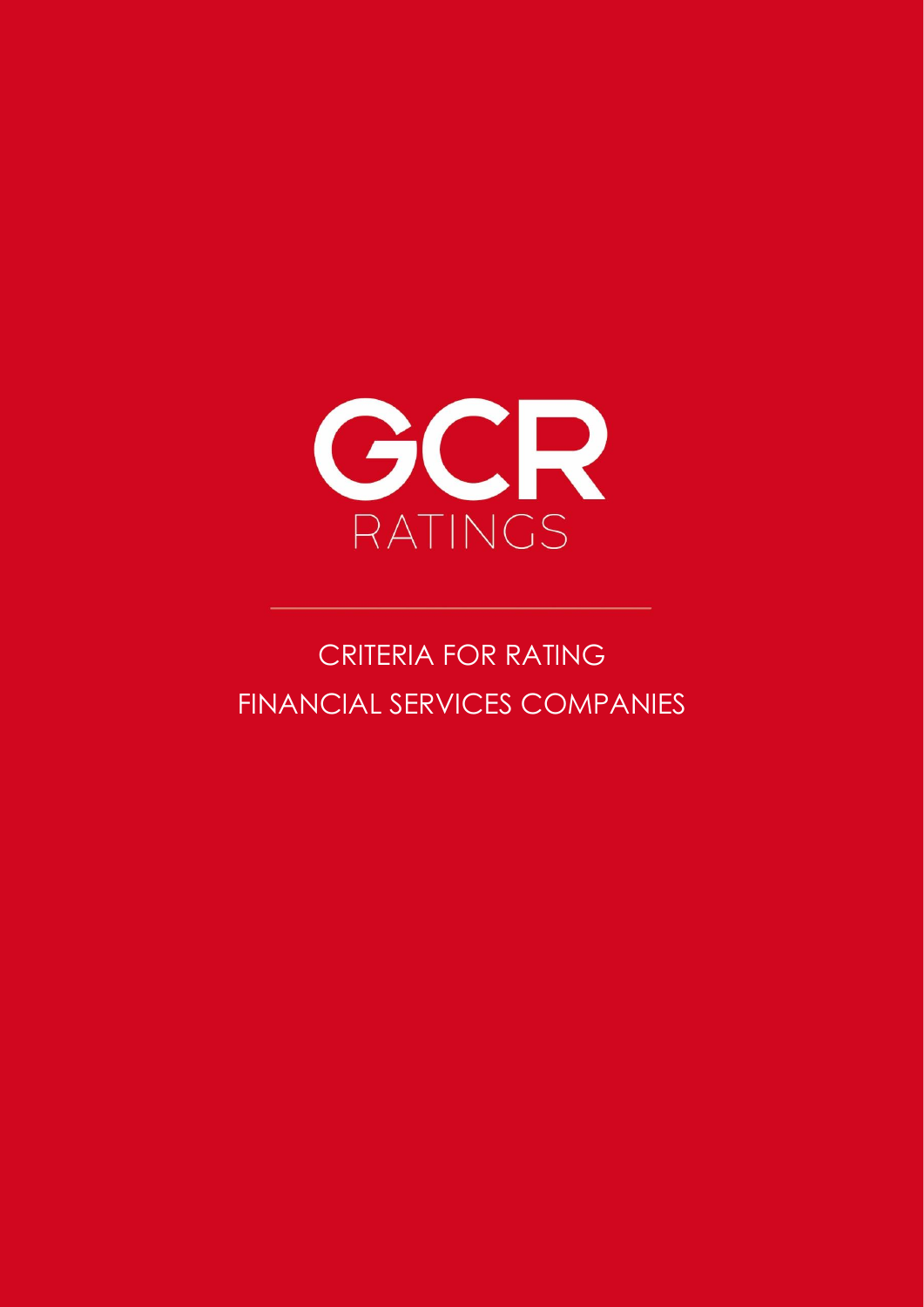## **Table of Contents**

<span id="page-1-0"></span>

| Component 1, Factor B: Financial Services Companies Sector Risk Score 5          |
|----------------------------------------------------------------------------------|
|                                                                                  |
|                                                                                  |
|                                                                                  |
|                                                                                  |
|                                                                                  |
| Component 3, Factor A2: Capital Structure Adjustments to Cash Flow / Leverage  9 |
|                                                                                  |
|                                                                                  |
|                                                                                  |
|                                                                                  |
|                                                                                  |
|                                                                                  |
|                                                                                  |
|                                                                                  |
|                                                                                  |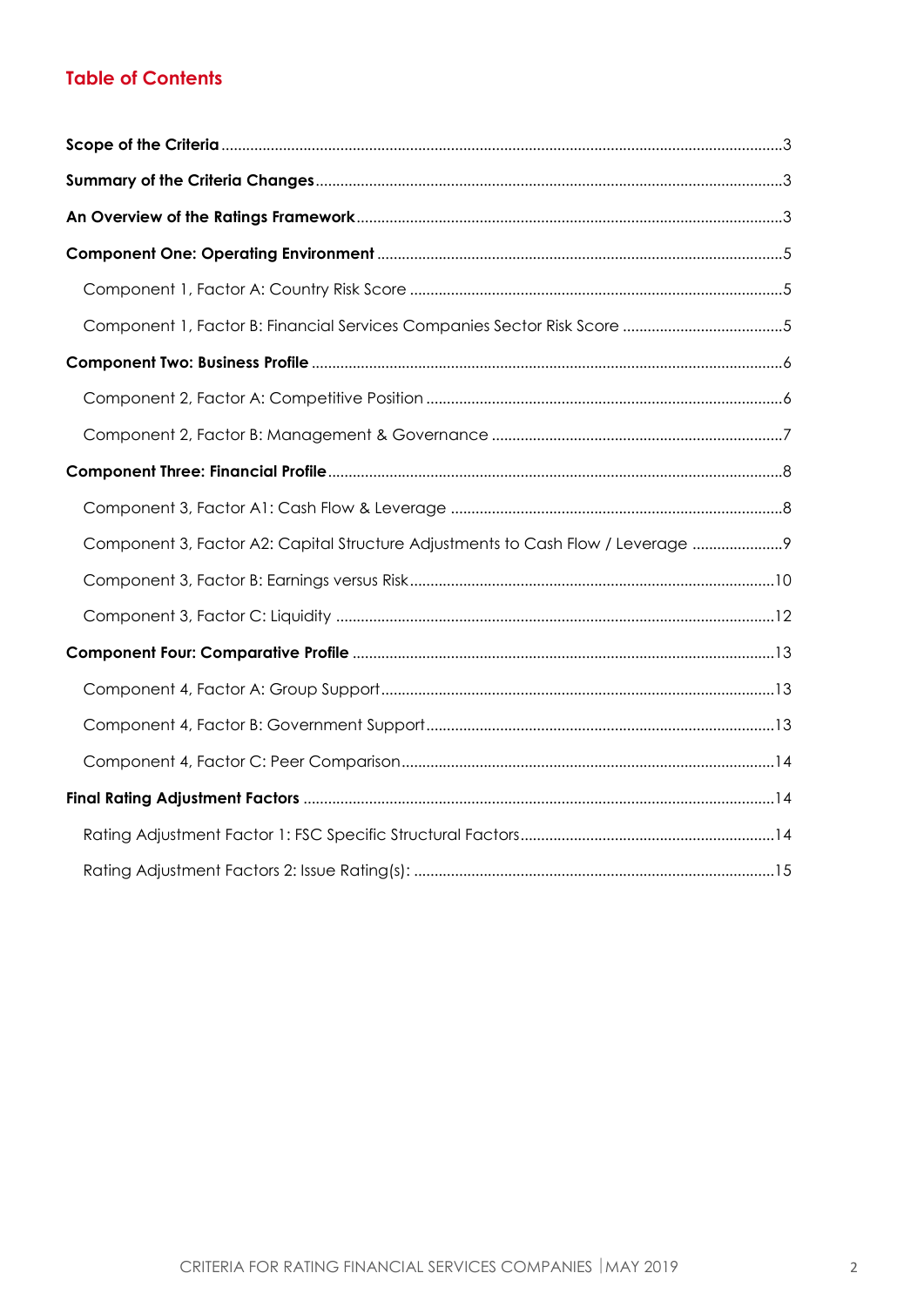## **Scope of the Criteria**

- 1. The criteria titled '*Criteria for Rating Financial Services Companies*', ('FSC Criteria') applies to a wide array of financial institutions where asset and capital adequacy risks are not the primary analytical considerations. The structure of FSC balance sheets, particularly on the asset side, can vary significantly. Some may look 'bank-like', but the short term and high margin loan book exposes the entity more to cash flow risks than credit risks. Other FSCs may buy loan books and pursue them as annuity incomes, or financial infrastructure roles and be exposed to other non-financial risks. The common thread is that debt leverage, cash flow management and operating margins are typically the most important indictors of creditworthiness.
- 2. For leasing companies, GCR will typically analyse operating lease companies (where the asset is recognised by the lessor) under the FSC criteria, whilst financial leasing (where the asset is transferred to the lessee will be analyzed using the *Criteria for Rating Financial Institutions.* GCR expects (but not exclusively) debt purchasers, the majority of microfinance lenders, payday lenders and financial infrastructure companies to typically be analysed under the FSC criteria. Banks, bank-like financial institutions, asset managers and funds are not in scope.

## <span id="page-2-0"></span>**Summary of the Criteria Changes**

- 3. The GCR Ratings FSC criteria represents a new approach to the analysis of financial services companies. As a result, GCR Ratings is retiring the two criteria pieces titled '*Global Criteria for Rating Finance and Leasing Companies'* and '*Global Criteria for Rating Microfinance Institutions'*, both updated March 2017. Entities previously rated under these criteria will either fall under the 'FSC Criteria', or the 'Bank Criteria*',*  depending on the nature of the risks.
- 4. The major change to the criteria is its alignment to the broader GCR ratings framework (see below). GCR has also adopted a ratio-based analysis for leverage and cash flow assessments instead of measuring more 'bank-like' risks. However, like previous versions of the criteria, quantitative assessments are largely interpreted using qualitative factors.

## <span id="page-2-1"></span>**An Overview of the Ratings Framework**

- 5. In order to improve the comparability and transparency of the ratings, GCR have adopted a framework (see below) with publicly available scoring for the major rating components. The goal is to allow each stakeholder (issuer, investor, regulator, counterparty etc.) to know in detail, each of the major rating drivers and ultimately what factors may change the ratings in the future.
- 6. To achieve this, GCR has adopted four major rating components (operating environment, business profile, financial profile and comparative profile), which are all broken down into two or three major factors and sub-factors, with a publicly disclosed positive or negative score assigned to each. The summation of the scores determines the GCR Risk Score, which is translated, using the GCR Anchor Credit Evaluator into the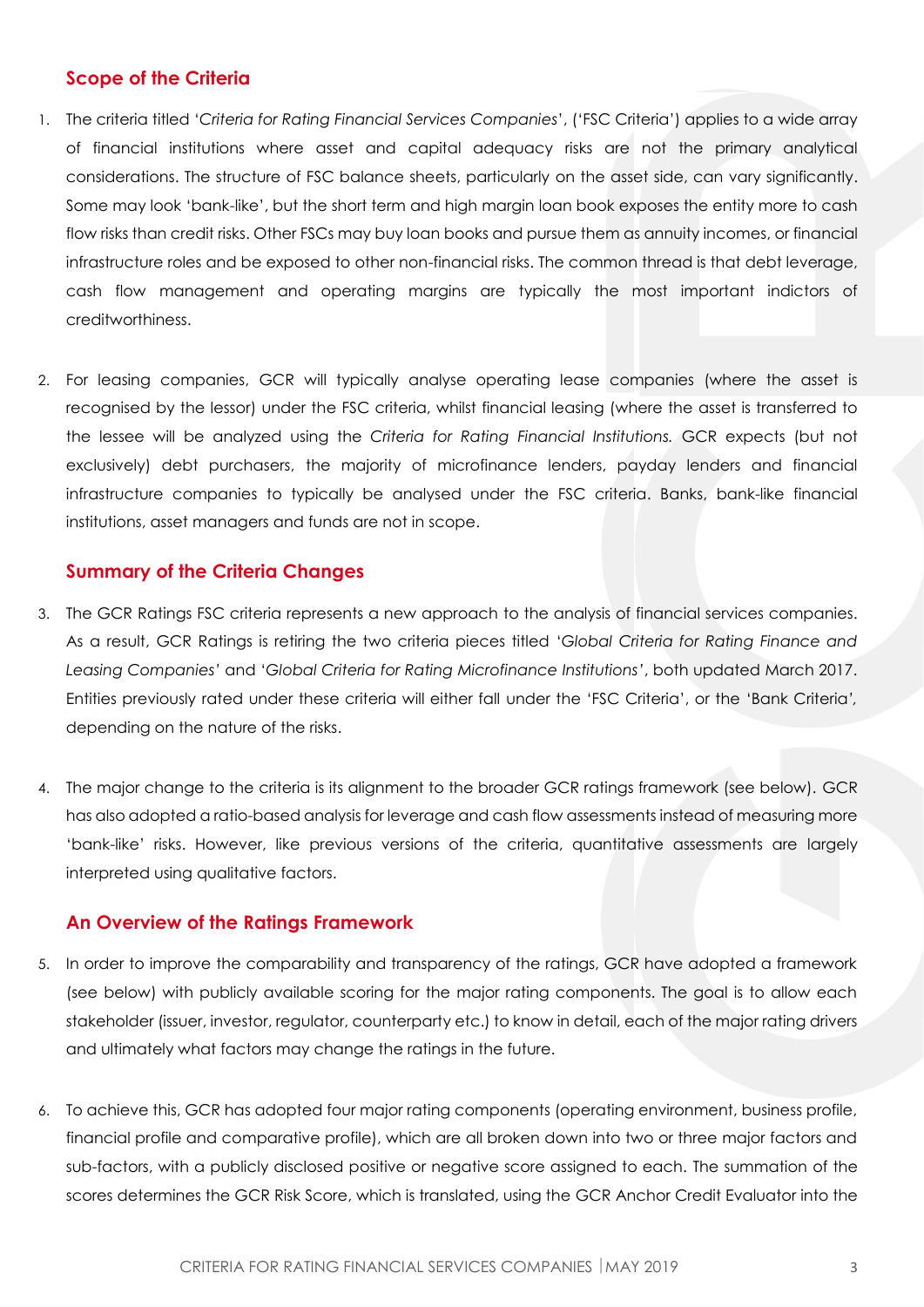Anchor Credit Evaluation (ACE), and then using final rating adjustment factors into issue(r) credit ratings. It is important to note that there are no fixed weightings for the components, factors or sub-factors.

- 7. To fully understand the following criteria, we recommend that it is read in conjunction with the '*GCR Ratings Framework'*, which will provide a more detailed view on Country Risk, Group Classification & Support; Management & Governance, the GCR *Rating Scales, Symbols & Definitions, and the Anchor Credit Evaluator*, which is published on the GCR Website and will translate the GCR Risk Score into the international and national scale ratings.
- 8. The way the key rating concepts interact with each other and result in an issue(r) credit rating is best illustrated in Figure 1, below.



\*There are no fixed weightings to the components or factors above.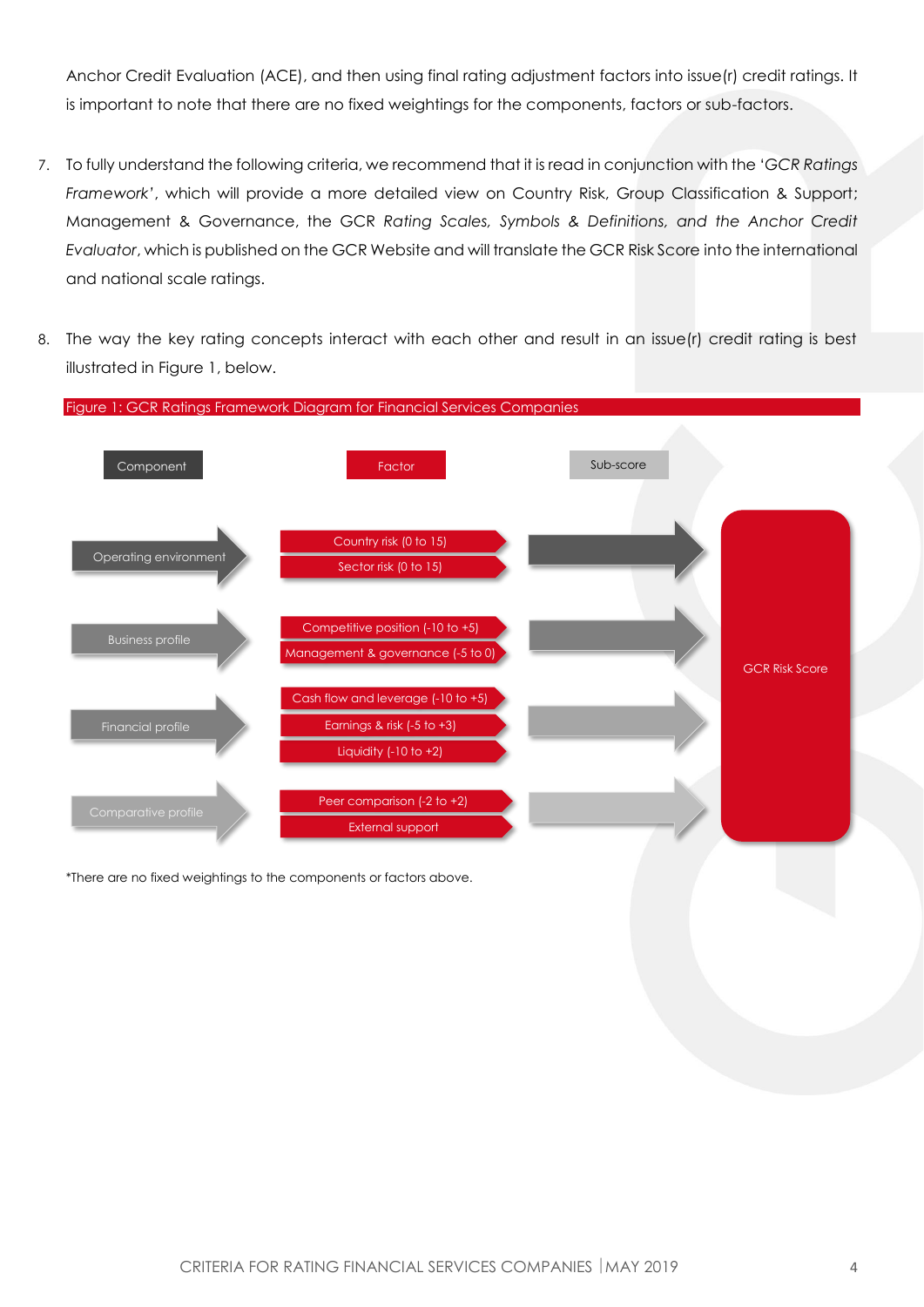### 9. The core of the GCR ratings framework is based on our opinion

<span id="page-4-0"></span>**Component 1, Operating Environment** 

- that an entity's operating environment frames its creditworthiness. As a result, the operating environment analysis anchors the underlying risk score in the GCR rating methodology. In essence, GCR combine elements of the country and sectoral analysis, weighted across countries when appropriate for entities operating across multiple jurisdictions, to anchor the FSC to its current operating conditions.
- 
- **0 to 30: 30 BEST**

**ST**

**0 to 15: 15 BEST**

**0 to 15: 15 BEST 1 to 30: 30 BEST**

### **Operating Environment**

Factor A: Country Risk (0 to 15)

- GDP Per Capita
- World Bank Governance Indicators

**1 to 30: 30 BEST**

• WEF

Factor B: Sector Risk (0 to 15)

- Asset Risk & Diversification
- Regulation, Governance & Policy **Certainty**
- Sector Structure
- Sector Funding

NBFI Adjustment Factors (-3 to 0)

|  |  | 10. Whilst the direct link or exposure to country risk may not be as |  |  |
|--|--|----------------------------------------------------------------------|--|--|
|  |  | obvious for financial services companies as it is for banks (for     |  |  |

example), GCR still believes household wealth and the political/ business environment are *essential*  considerations for determining creditworthiness. Even though FSCs often operate within a financial service niche, FSCs are still exposed to the credit environment, regulatory requirements, behavior of local banks and the funding dynamics within any given geography.

### <span id="page-4-1"></span>Component 1, Factor A: Country Risk Score

11. Scored on a 0 (weakest) to 15 (best) scale. GCR scores the weighted average of total assets or EBIT(DA) **ST** by geography, in line with the *'Country Risk Score'* methodology as highlighted in the '*GCR Ratings Framework'.* See the global country risk criteria published [here.](http://gcrratings.com/criteria)

## <span id="page-4-2"></span>Component 1, Factor B: Financial Services Companies Sector Risk Score

- 12. This factor is scored on a 0 (worst risk) to 15 (best risk) scale. The FSC Sector risk score relies heavily upon the Financial Institutions Sector risk score, (see *Criteria for Rating Financial Institutions)* because a bank and an FSC operating in the same country will typically be exposed to similar risks. However, FSCs may operate with specific structural disadvantages or could be exposed to greater risks or competitive pressures than banks operating in the same market.
- 13. As a result, when scoring FSC sector risk, GCR starts at the same point of a bank operating in the same country and then typically makes negative adjustments (maximum of 3) if any of the following exist:
	- I. There is less prudential regulatory oversight for the FSC than a commercial bank operating in the same country and/ or the FSC has no access to the Central Bank funding mechanisms,
	- II. The FSC is exposed to higher market conduct scrutiny or potentially more sensitive to regulatory or legislative changes than commercial banks,
	- III. Domestic capital markets are underdeveloped, which forces FSCs to rely on bank funding,
	- IV. Barriers to entry are low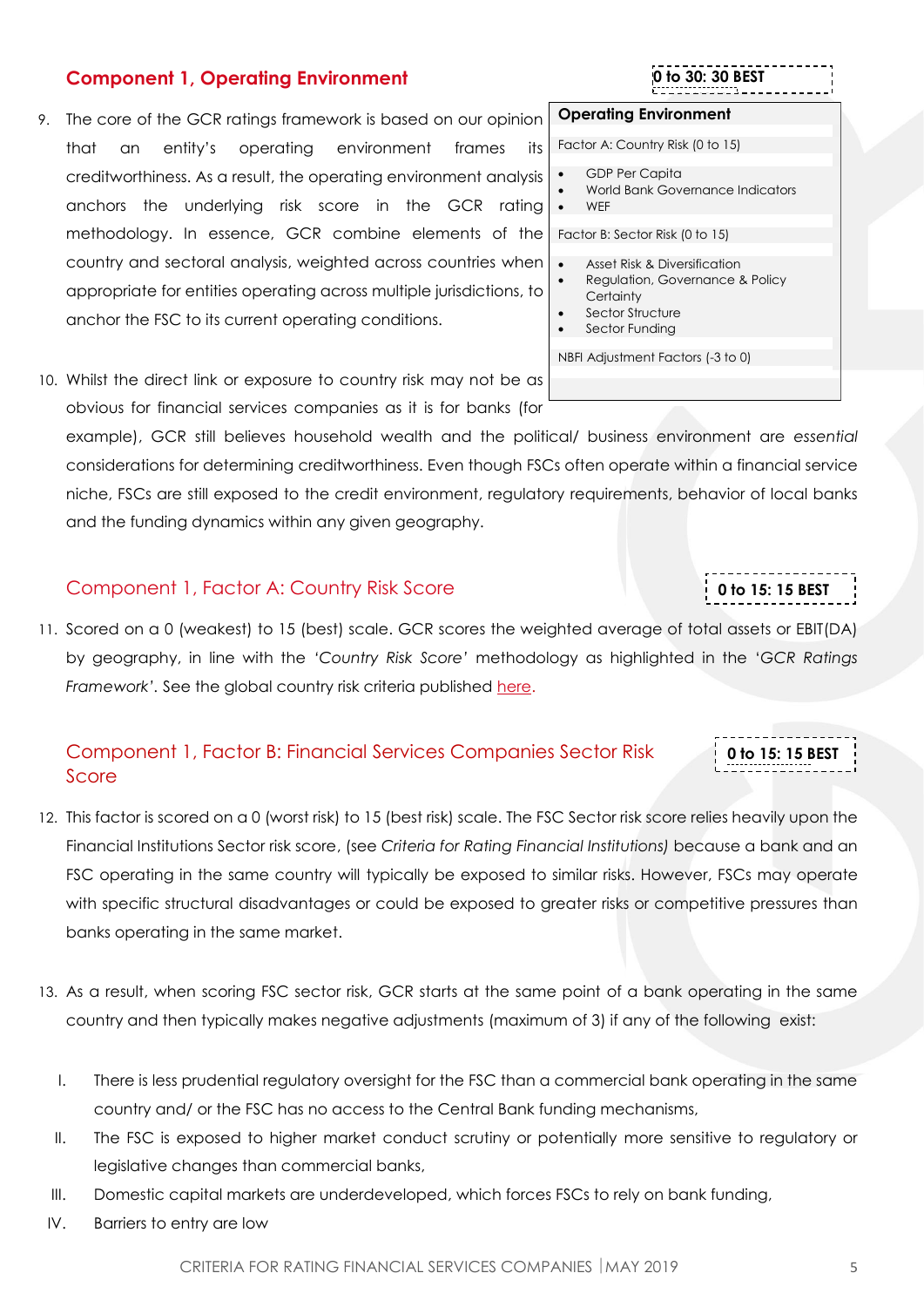14. Conversely, GCR may reduce/ negate a negative adjustment if the industry of the FSC is prudentially regulated or it has a protected or critical market infrastructure role or if the bank sector assessment score is already very low.

## <span id="page-5-0"></span>**Component 2: Business Profile**

15. The business profile assessment is based on a series of qualitative factors meant to assess the robustness of a FSC's business model versus peers. This includes examining the entity's diversity, control of its niche and distribution, alongside the complexity of its operations and the quality of management/ governance.

## <span id="page-5-1"></span>Component 2, Factor A: Competitive Position

Competitive position is the first entity specific score. It is based on a scale from 'lowest' (-10) to 'highest' (+5), using the four (4) subfactors below. No single factor below is meant to be more important than the other, rather competitive position is an overall assessment reflecting our opinion of the FSCs expected business stability, versus global and domestic peers, through economic cycles or through periods of increased competition. The score is benchmarked to peers in a similar operating niche and in the same domestic financial system.  $\overline{\mathbf{S}}$ 

16. *The four subfactors to competitive position include, but are not restricted to, the following considerations:*

I. Competitive Advantage: In order to have a tangible positive competitive advantage, GCR believes that FSCs must operate within defendable niches (such as having a defined government or sector role), or in a business line(s) with high barriers to entry, or they must demonstrate a distinct and sustainable technical or technological advantage(s). FSCs that compete directly with banks or other elements of the financial services industry may also have brand, marketing or cost advantages but GCR typically view these as less sustainable. Limited ability to set and defend prices of its core products may also be viewed negatively. Furthermore, elements of additional regulatory or legislative risks, which are threatening business stability, may be a deciding negative factor. Only entities with a global presence or operate as an arm of the domestic government with a key policy role, will typically be accorded the highest scores.

Business line, customer and geographic diversification: This assessment evaluates a FSCs revenue sensitivity to stress from a single business line, customer or geography. Although GCR generally view diversification as a strength relative to concentration, expansion into new business areas or geographies could bring about additional risk. To achieve a score above 3, regardless of other competitive strengths, the entity should have strong geographic and product diversification, to a point where no one sovereign jurisdiction or business line contributes more than 33% of EBITDA

## **-15 to +5: +5 BEST**

**-10 to +5: +5 BEST**

**1 to 30: 30 BEST**

**1 to 30: 30 BEST**

**ST**

### **Business Profile**

### **Competitive Position (-10 to +5)**

- Competitive Advantage
- Business line, product and geographic diversification
- **Distribution**
- 

**Management & Governance (-5 to 0)**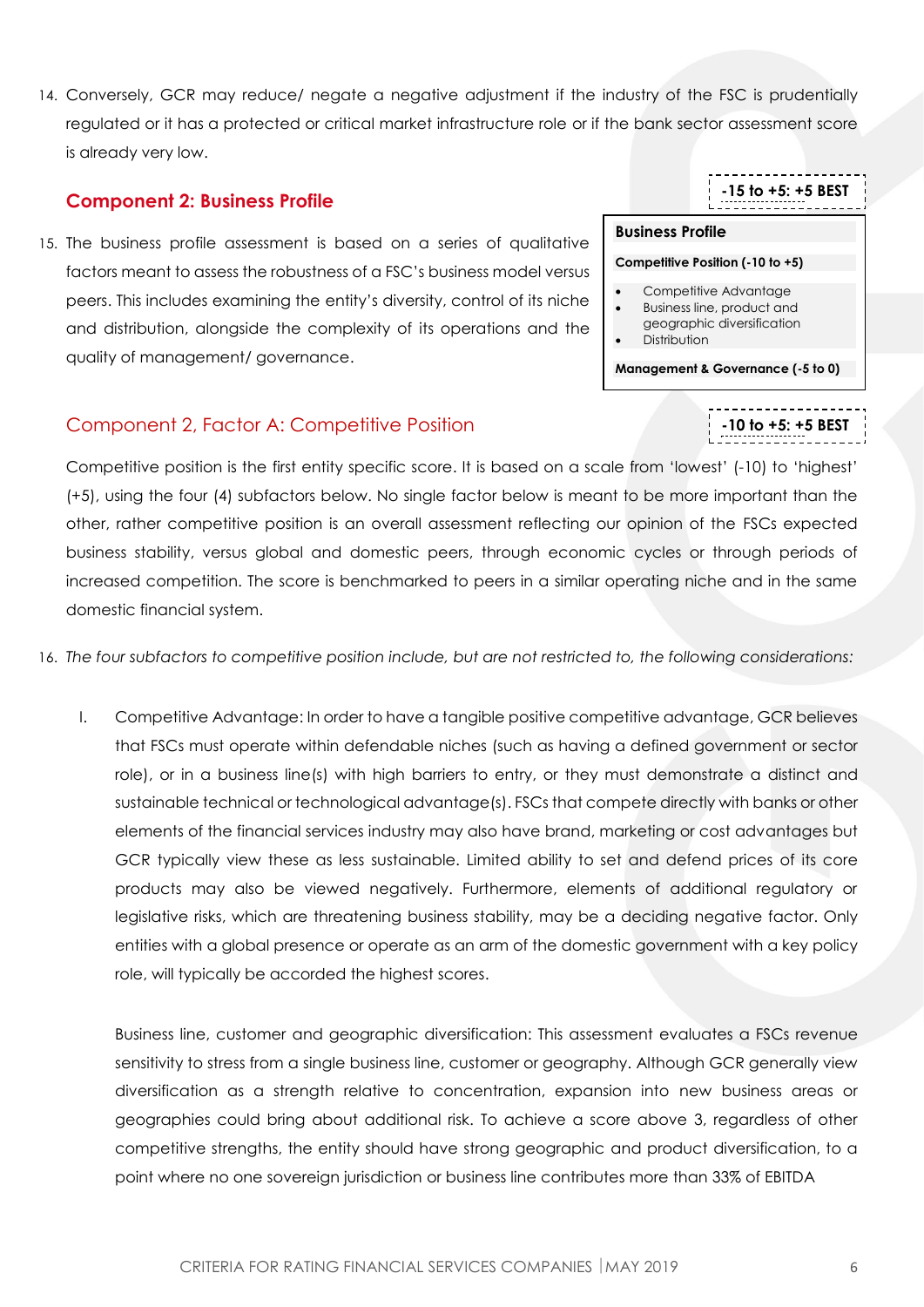- II. Distribution Network: GCR examines the stability, control and diversification of the entity's distribution channels. Positive elements may include entity owned and controlled systems or networks, which operate at low cost and high efficiency. Negative elements could include (but not exclusively) a reliance on agents or other 3rd parties without very strong controls and long-term stable arrangements, a small or concentrated network or a high degree of price sensitivity.
- III. GCR may make adjustments for any Environmental, Social or Governance risks facing the entity. When analyzing a Microfinance institution which has stated developmental goals that could be important to the stability of the funders, GCR will access the progress made against its pledged mandate.

| Table 1: Competitive position |               |                                                                                                |  |  |
|-------------------------------|---------------|------------------------------------------------------------------------------------------------|--|--|
| Assessment                    | Score         | Competitive Profile (typical characteristics*)                                                 |  |  |
|                               |               | Alongside the strengths of the 'high' assessment, the entity should also be a globally diverse |  |  |
| Highest                       | 4,5           | FSC with an exceptionally strong market position within its business lines. There should       |  |  |
|                               |               | typically be no single product or market accounting for more than 33% of EBITDA.               |  |  |
|                               |               | Strong within its given niche, with distinct competitive advantages, often out competing       |  |  |
|                               | 2,3           | domestic banks within its given product line and with control over its own distribution        |  |  |
| High                          |               | channels. Typically, a high-barrier to entry business. Should also have some business line     |  |  |
|                               |               | diversification and geographic diversity or operate as a government arm with a protected       |  |  |
|                               |               | role. No key regulatory or legislative risks.                                                  |  |  |
|                               | $1, 0, -1$    | Good market share and control within its given niche or some diversification of business line, |  |  |
| Intermediate                  |               | which protects the company from competition. Control over distribution.                        |  |  |
|                               | $-2, -3, -4$  | Small niche, often using price as its key competitive advantage. Limited control over or       |  |  |
| Low                           |               | scope of distribution of its key products. No real diversification benefits.                   |  |  |
|                               |               | Significantly smaller entity within a fragmented and competitive market. Entity maybe very     |  |  |
| Lowest                        | $-5$ to $-10$ | concentrated in terms of customer, product or location. The lowest scores will typically be    |  |  |
|                               |               | associated with long term weak earnings and /or failed or close to failing.                    |  |  |

*The above highlights typical characteristics of a highest, high, intermediate, low and lowest assessments. It is likely that an entity has one or more characteristics. GCR allows analytical decision making to decide what the most pertinent factors for each rated entity are. However, to achieve a stronger score, the entity is likely to have a number of cumulative strengths. Conversely, any one risk can bring the score down to the lowest levels.* 

## <span id="page-6-0"></span>Component 2, Factor B: Management & Governance



17. The FSC criteria has adopted the universal GCR Management & Governance criteria, for more information  $\mathbf{r}$ 

on how this score is derived please click [here.](https://globalratings.net/news/article/gcr-requests-public-comment-on-draft-ratings-framework-criteria-and-draft-r)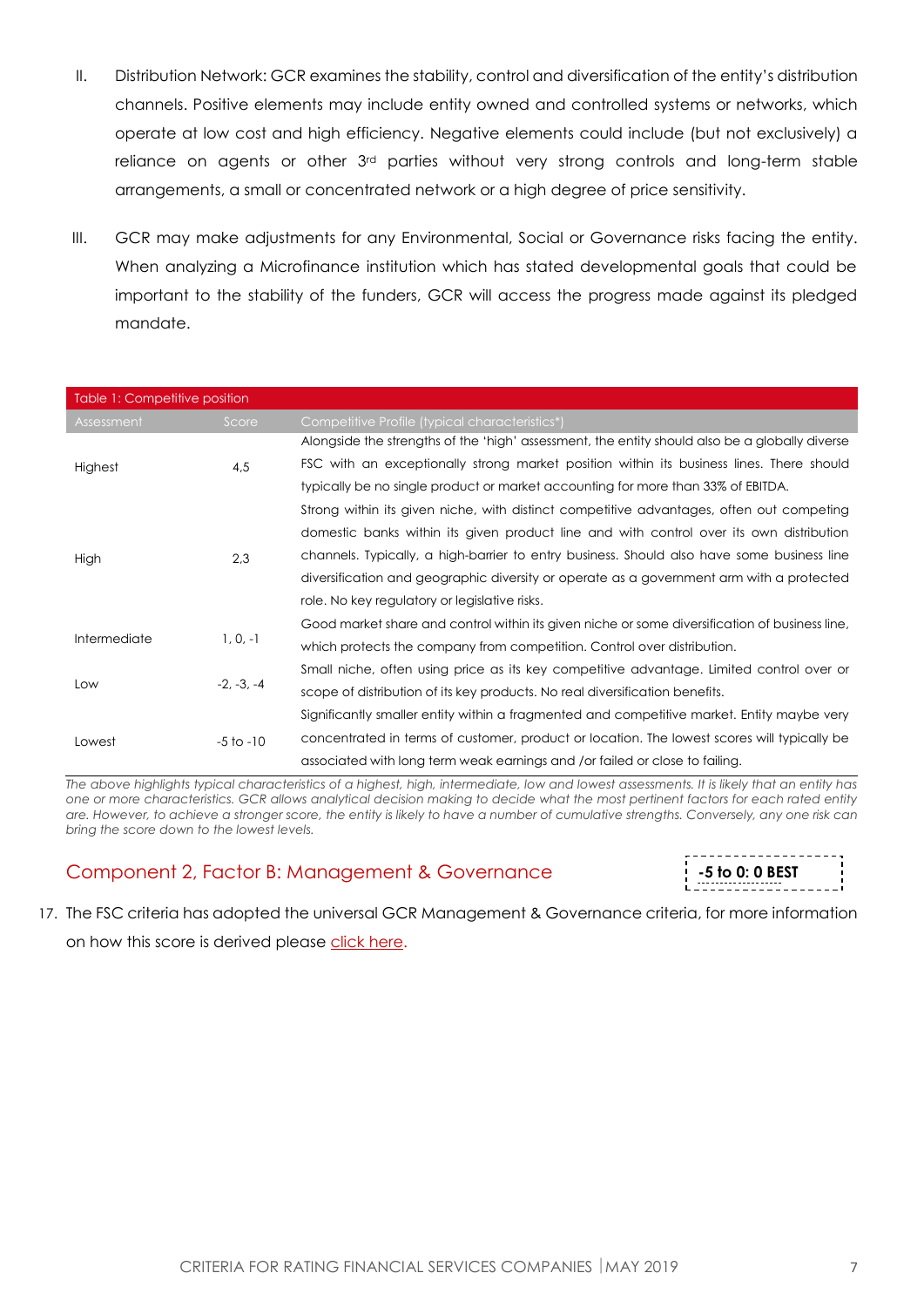## <span id="page-7-0"></span>**Component 3: Financial Profile**

- 18. Under the FSC criteria, GCR uses 'corporate like' analytical approaches to assess the financial profile, because the greater risk to such entities is the creation and maintenance of stable cash flows to support liquidity and debt serviceability, rather than the control of key regulatory driven capital and liquidity measures.
- 19. GCR assesses three subfactors, using a mixture of quantitative benchmarks that lead to qualitative assessments. Firstly, GCR looks at cash flow versus leverage, with adjustments made for nuances within the capital structure. Secondly, GCR analyses the quantity and quality of earnings, adjusting for any risks derived from the credit, market or operational risks. Finally, GCR conducts a liquidity assessment to create the final score.

## <span id="page-7-1"></span>Component 3, Factor A1: Cash Flow & Leverage

- 20. The preferred indicator for the financial risk of an FSC, that cannot rely on the rapid sale of assets for liquidity, is the analysis of its cash flow generation versus cash obligations. A company's ability to generate cash fundamentally changes its debt sustainability and the ability to reinvest in its operations and growth. **1 to 30: 30 BEST**
- 21. Typically, GCRs cash flow analysis begins with analysing the capability of an FSC is to pay back debt using the cash flow from core operations. For this measure, GCR principally uses the net debt to EBITDA or funds from operations ("FFO") to net debt ratio. To complement the principal payback ratios, GCR also looks at key debt service coverage ratios, to ascertain the ability of the rated entity to service its debt obligations. This will typically be the EBITDA to net interest ratio.
- 22. Therefore, when performing the initial cash flow/ leverage assessment GCR will typically take the average of the three principal cash flow and leverage ratios (table 2). However, for entities that might be exposed to large working capital changes (if sales intensive or a seasonal business) or reliant on periods of significant capital expenditure (purchasing equipment for lease for example), GCR may choose to substitute the free operating cash flow ("FOCF") to net debt ratio for the FFO to net debt ratio, and the FFO plus interest to cash interest for this EBITDA to net interest ratio.
- 23. GCR may also adjust for discretionary cash flow (cash flows net of discretionary distributions) if there appears to be a steady stream of cash leaving the business through dividends or other payments.
- 24. If cash flow or leverage are very low or negative, GCR can adjust the starting point down to the bottom of the lowest levels. The score will ultimately be based on GCR's two-year forward expectations.

## **Cash Flow & Leverage (-10 to +5)**

**-25 to +10: +10 BEST**

**1 to 30: 30 BEST**

- 
- **Stability**

• Liquidity

## **Liquidity (-10 to +2)**

• Funding breakdown & stability

**-10 to +5: +5 BEST**

# **Financial Profile**  Cash Flow & Leverage • Capital Structure **Earnings v Risk (-5 to +3)** • Revenue Strength & • Risks,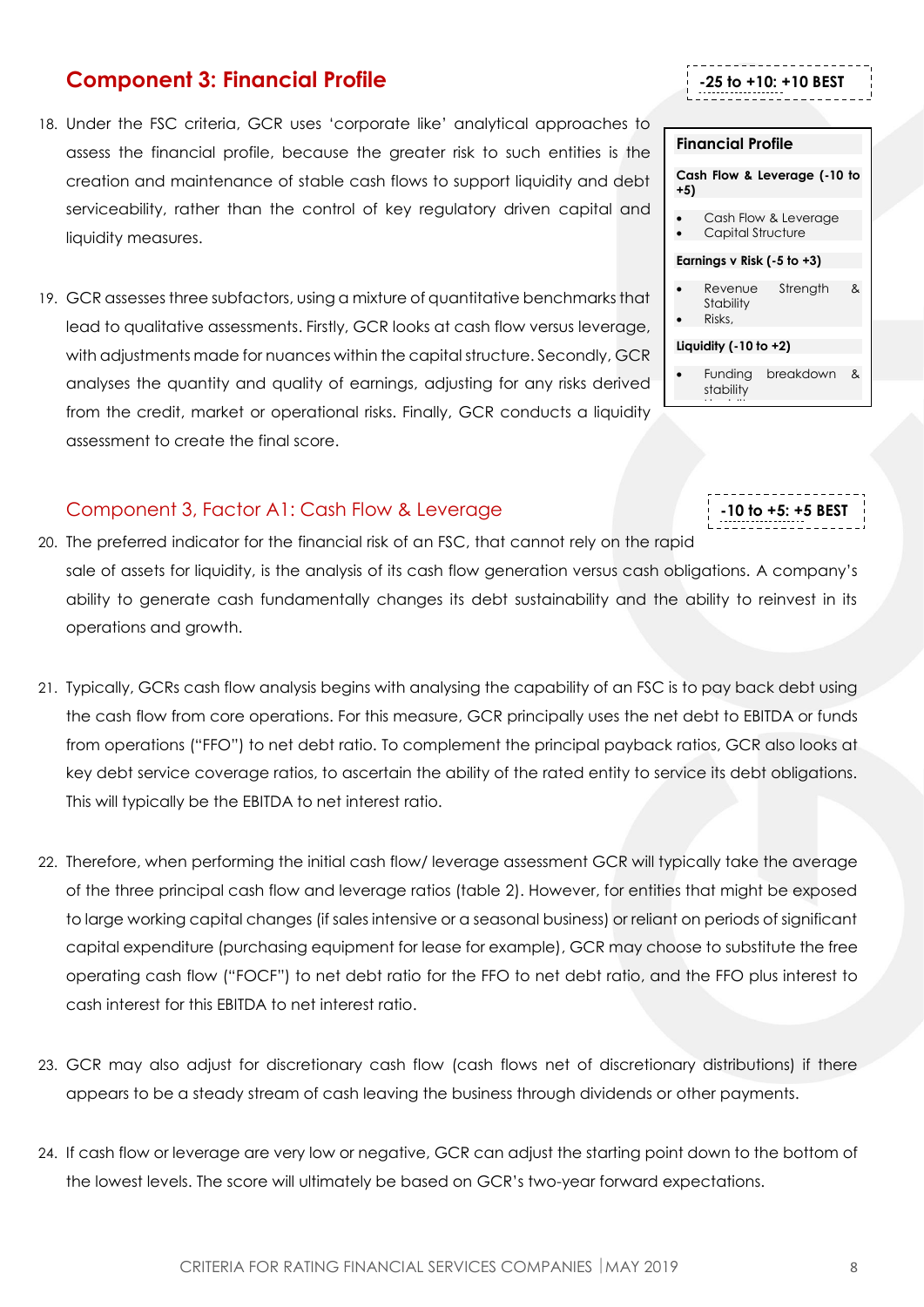| Table 2: Cash flow and leverage |               |              |                                                      |              |                               |                                 |
|---------------------------------|---------------|--------------|------------------------------------------------------|--------------|-------------------------------|---------------------------------|
|                                 |               |              | <b>GCR Principal Cash Flow &amp; Leverage Ratios</b> |              | (alternative<br>service ratio | (alternative<br>leverage ratio) |
|                                 | Score         | Net Debt/    | <b>EBITDA/net</b>                                    |              | FFO/ Cash                     |                                 |
| Assessment                      |               | EBITDA $(%)$ | Interest                                             | FFO/Debt (%) | Interest $(%)$                | FOCF/Debt (%)                   |
|                                 |               |              | expense(x)                                           |              |                               |                                 |
| Highest                         | 4,5           | $\langle$ 1x | >15x                                                 | $>60\%$      | 12x                           | $>40\%$                         |
| High                            | 2.3           | $1x-2x$      | $10x-15x$                                            | 45%-60%      | $9x-12x$                      | 30%-40%                         |
| Intermediate                    | $1, 0, -1$    | $2x-3x$      | $5x-10x$                                             | 25%-45%      | $3x-9x$                       | 15% - 30%                       |
| Low                             | $-2. -3$      | $3x-5x$      | $2x-5x$                                              | 15%-25%      | $1.5x - 3x$                   | 7.5%-15%                        |
| Lowest                          | $-4$ to $-10$ | >5x          | < 2x                                                 | <15%         | $<$ 1.5 $\times$              | $27.5\%$                        |
|                                 |               |              |                                                      |              |                               |                                 |

## <span id="page-8-0"></span>Component 3, Factor A2: Capital Structure Adjustments to Cash Flow / Leverage

- 25. GCR may make adjustments (up to +5 or down to -10 level) to the initial Cash Flow/ Leverage Assessment score, in the following cases:
	- I. (**Negative**) Regulatory risk: Although unusual, FSCs can be prudentially regulated and therefore required to comply with minim capital adequacy/ leverage standards. Failure to adhere to this regulation may increase the risk of some form of regulatory intervention, significantly reducing its financial flexibility, impairing market confidence in the FSC. As the risk of regulatory intervention increases the score will be typically be lowered.
	- II. (**Negative**) If there is negative tangible equity (equity minus intangibles) or the nominal size of equity is low, below USD20m, the FSC could be more vulnerable to a single-event/ stress loss, even if the ratios are relatively strong. GCR may choose to cap the leverage score within the intermediate category, or lower the score by up to two. However, this is a qualitative analytical judgement and will consider the diversity of business and quality of management.
	- III. (**Negative**) Currency risks arise when entities borrow in a currency different to that of its revenues. This mismatched position can materially change the leverage position of the entity (in the event of currency movement) if the company has not put a financial or natural hedge in place or cannot pass the costs through to its customers. Typically, we would view foreign currency debt negatively if it comprised more than 30% of total debt. However, the degree of negative adjustment will depend on the amount of leverage and the foreign currency exposure/ volatility.
- IV. (**Negative**) If debt is concentrated, GCR can make a negative adjustment(s). Broadly, GCR views funding to be overly concentrated when it predominantly comes from one source, i.e. if it is almost entirely funded by the banking sector, or if one counterparty contributes more than 33% of funds.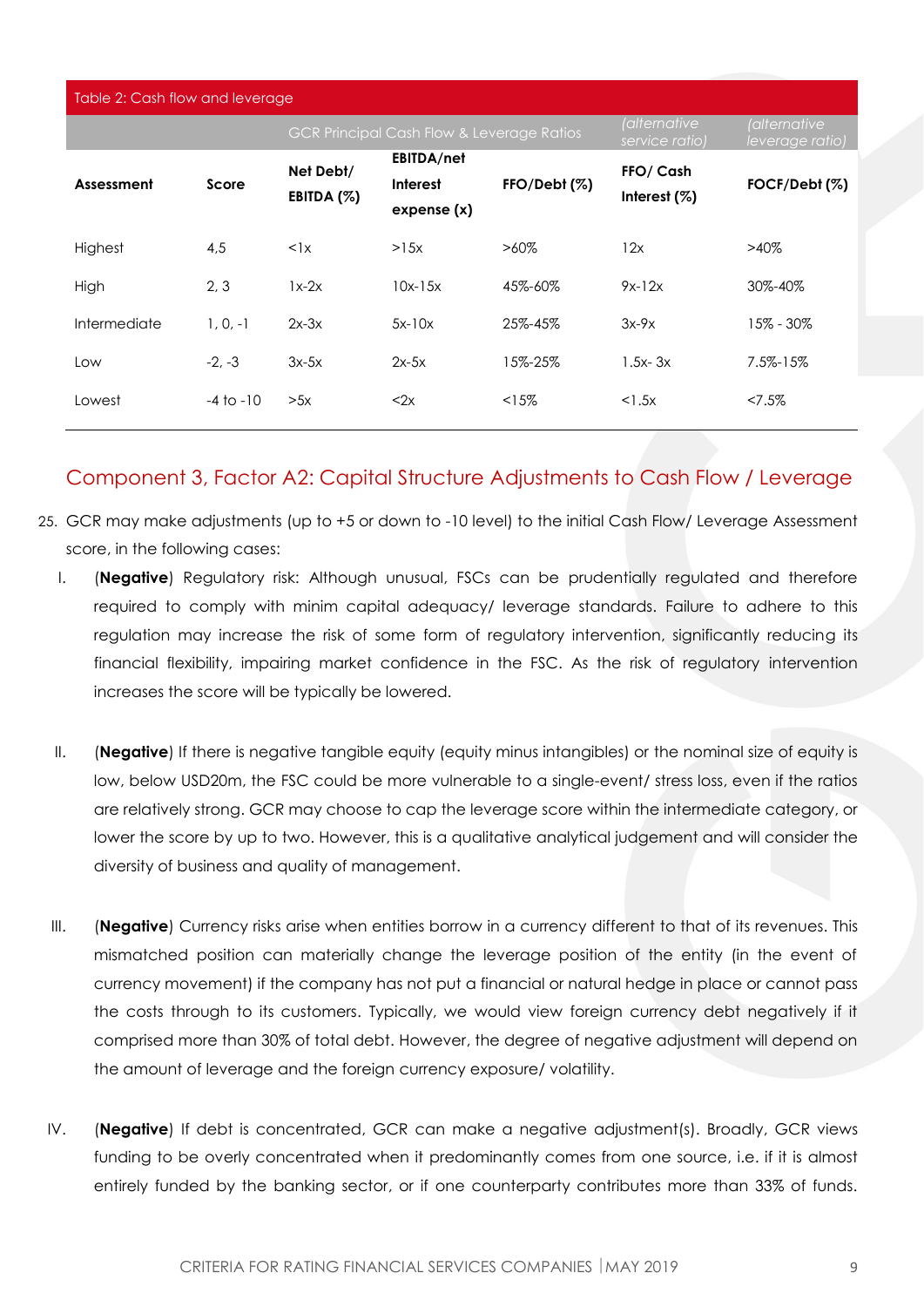However, this would depend on the sophistication of the local fixed income markets and access to international markets.

- V. (**Negative**) GCR may also adjust in maturity profile of the capital structure represents additional risk. For example, GCR may make an adjustment if there are material refinancing risks at any stage or if the weighted-average-maturity of funds is under two years.
- VI. (**Negative**) If debt is growing quickly, possibly due to the rapid capital expenditure needs, GCR can bring down the initial leverage score depending on the nature of the growth.
- VII. (**Negative**) If the quality of equity is potentially threatened by options held by the shareholder to force repayment, or if there are any other debt-like characteristics we can adjust the score negatively. If GCR expects significant dividend payouts, or share buybacks, either from over leveraged and/ or aggressive shareholders, we may make a negative adjustment to the initial score.
- VIII. (**Negative/Positive**) If the group has a subsidiary (consolidated or unconsolidated) that is underperforming and/ or over leveraged, is dependent on funding/ liquidity from the group, or is close to covenant breach, GCR may make an adjustment. GCR may also bring down the score if a large percentage of cash flow or liquidity are pledged or trapped within a group member and not available for debt service across the group. Conversely, if the entity intends to sell exit-able subsidiaries, which would not harm the core operations of the entity, or other liquid long-term investments, GCR can make a positive adjustment to the leverage score.
- IX. (**Positive**) The presence of loss bearing instruments, which take losses long before senior unsecured instruments, could improve the assessment. Typically, such debt instruments will use trigger points that cause permanent write down/ conversion, fully at management's discretion and GCR views managements incentive to use them as strong. Additionally, from time to time, GCR may include permanent group, concessionary or government funding, which could be converted to capital should there be stress, although management control and incentive to use would be necessary to provide any credit. GCR will reflect and cap the benefit of such instruments to 25% (a one-notch positive adjustment) and 50% (a two-notch positive adjustment) of total debt, assuming it doesn't reach the highest score (5) already and cash flow is generally supportive.

## <span id="page-9-0"></span>Component 3, Factor B: Earnings versus Risk

## **-5 to +3: +3 BEST**

**1------**

26. The second factor, scored between -5 and +3, of the Financial Profile measures the earnings profile versus the risk taken on by the FSC. This allows GCR to reflect the advantages of operating with strong and stable earnings, but ensures that the levels of risk taking to achieve these earnings are low or well controlled. It may also allow us to reflect the impact of changing margins or risk. .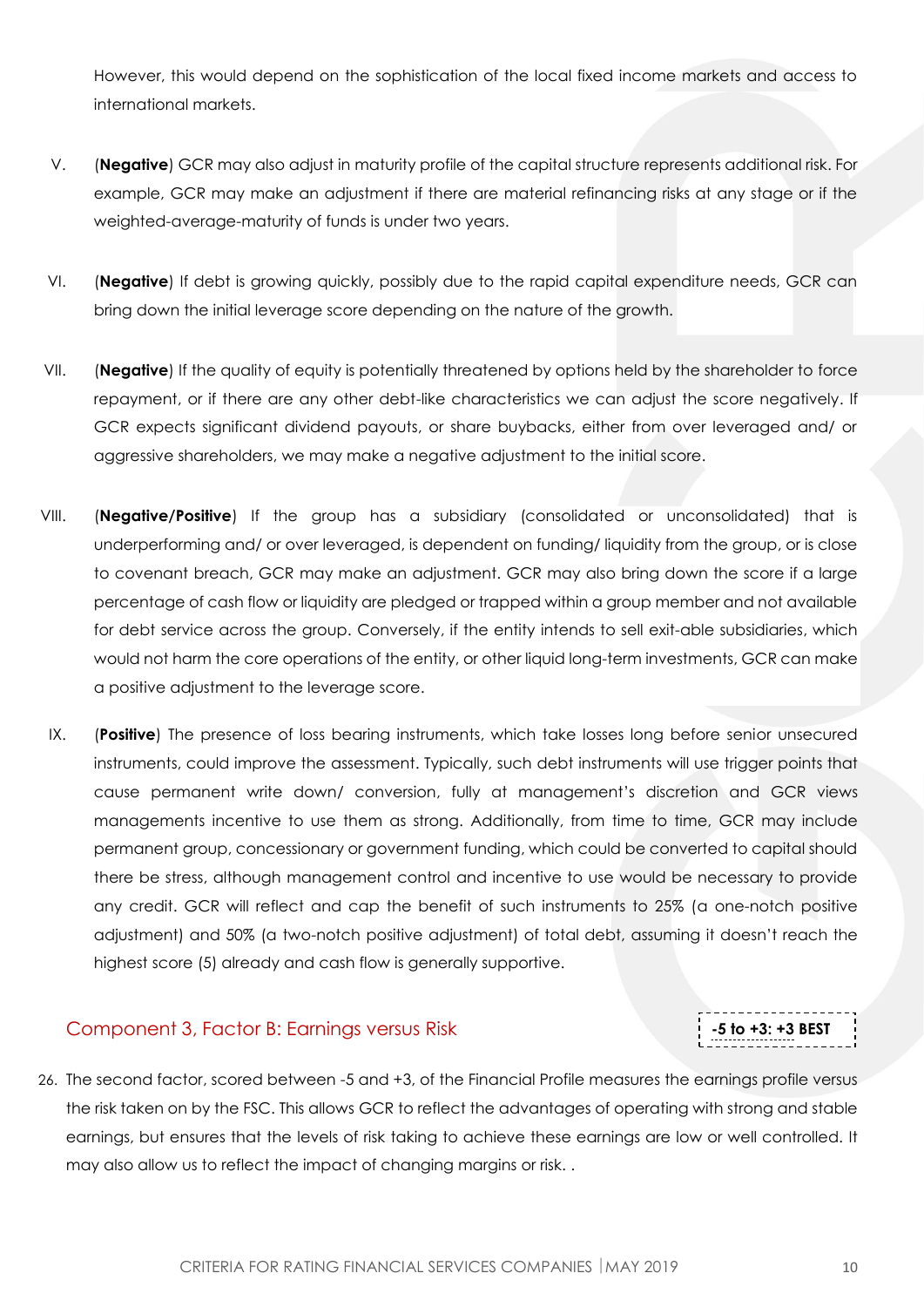- 27. GCR starts by looking at the revenue strength and stability of the FSC. To achieve this, GCR looks at the FSC's historic trend of revenue consistency. Typically, GCR will use a core operating earnings before interest tax, depreciation and amortization ("EBITDA") to revenues ratio, as the primary measure. GCR would generally see operating margins above 35% as a good measure of revenue and less than 15% as a weaker level of revenue margin, depending on the nature of the revenues and business conducted. Revenue lines with long term recurring annuity type incomes are considered to be more stable versus those exposed to short term sales like income. GCR discounts all unrealised earnings. Within this factor, GCR will also analyse the FSCs operating efficiency. The cost structure (whether its management expenses or capital expense controls) should be flexible enough to support efficiency and profitability, even when revenues that could be underestimating the long-term leverage and cash flows of the company drop.
- 28. GCR then analyses the risks undertaken to make an adjustment to the initial earnings assessment. When GCR views credit, market, operational or revaluation risks to be high, GCR may bring down the initial score using one or more of the following adjustments:
	- I. Estimated Credit losses: If applicable, GCR will estimate a future range of expected credit losses for each rated FSC. If GCR views the credit losses to be a potential restraint to earnings or cash flow (through lower receipting) or if leverage is understated (by the value or assets being overestimated) then we can negatively adjust the initial score. Within this adjustment, we will also examine the underwriting standards, write-off and restructuring policy.
	- II. Risk asset concentrations can be a significant source of risk, including the risk of large single counterparty default(s), or stress from industry(s), within sectors (households or corporates) or geographic concentrations. GCR explicitly look at the top twenty loans/ leases/ exposures against capital as the primary measure of concentration risks.
	- III. Related party activities: More than 10% of total lending or other business to related parties is likely to be a negative for the score.

If private equity and / or other Level 3 assets account for more than 15% of capital or GCR has concerns over the valuation or quality of those investments, we may make a negative adjustment.

- IV. Operational Risk: the risk of direct or indirect losses resulting from inadequate or failed internal processes, people and systems, or from external events.
- V. Reserve Coverage/ Revaluation Risk. If GCR believes that there is a deficiency in the reserving, whether observable in the audited financial statements or through anticipated higher expected losses in the future, occurring due to failure to recognise impaired or non-performing loans, or weak collateral levels, GCR can subtract the shortfall from nominal EBITDA over a two-year period. The same approach will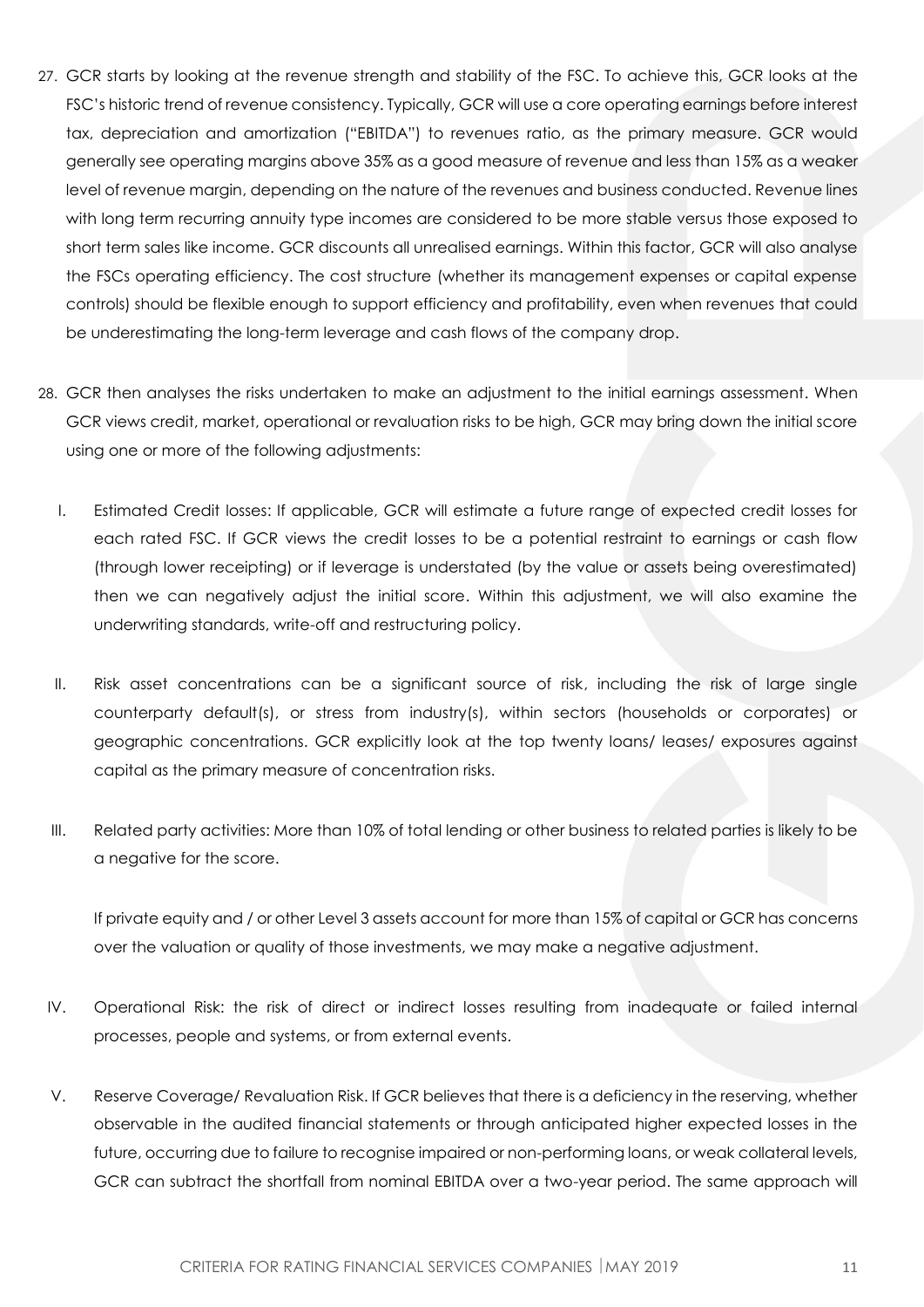be taken for shortfalls in residual value of leasing assets or other key machinery, if it can affect earnings or cash flow in outer years.

## <span id="page-11-0"></span>Component 3, Factor C: Liquidity

**(-10 TO +2: +2 BEST)**

- 29. GCR applies a zero-tolerance approach to weak levels of liquidity. This is because a FSC with a healthy balance sheet and strong competitive position is still susceptible to failure if it doesn't have appropriate levels of, and control over, its liquidity. As a result, our assessment of weak liquidity can bring the ratings down to the lowest levels, should GCR have concerns.
- 30. Our analytical approach is based on a simple view of the entity's ability to meet its liquidity requirements over a rolling one to two-year period.
- 31. GCR first examines the sources of liquidity by netting non-pledged, non-restricted cash or other liquid assets that have not been earmarked for future capital expenditure, off the total debt stock. Secondly, GCR includes anticipated funds from core operations (which GCR may haircut if GCR believes FFO has been volatile or could reduce from historic levels) and positive working capital changes, if reliable. Thirdly, GCR include the undrawn and available portion of committed facilities maturing after 12months. GCR may also include a percentage of non-committed facilities if the provider of lines has a stronger risk score than the borrower and there is no joint default risk between the two parties. With regards to both committed and uncommitted funding lines, GCR will include the entire amount of credit available, up to but not beyond any covenant breach. GCR will exclude all facilities that have ratings triggers. Lastly, GCR may include liquidity from contracted asset or investment sales or from external support should the sources be reliable.
- 32. When examining uses, GCR first looks at debt maturities and off balance sheet obligations over a one/ two year period. Then GCR includes all planned capital expenditures, expected negative changes in working capital, contracted extraordinary purchases and other discretionary elements of cash outflows. GCR will also overlay any other expected group liquidity needs or requirements.
- 33. The presence and proximity to covenants is an important factor when assessing the uses of liquidity. Covenants that trigger funding accelerations, events of default or cross default clauses are of particular importance and the score may be notched down to reflect the proximity and severity of the risk at hand.
- 34. Lastly, GCR also takes a negative view of significant levels of asset encumbrance because it can subordinate senior unsecured claims in liquidation and divert cash flows away from the payment of general unsecured debt. Consequently, as asset encumbrance increases, the issuer credit rating will typically be lowered.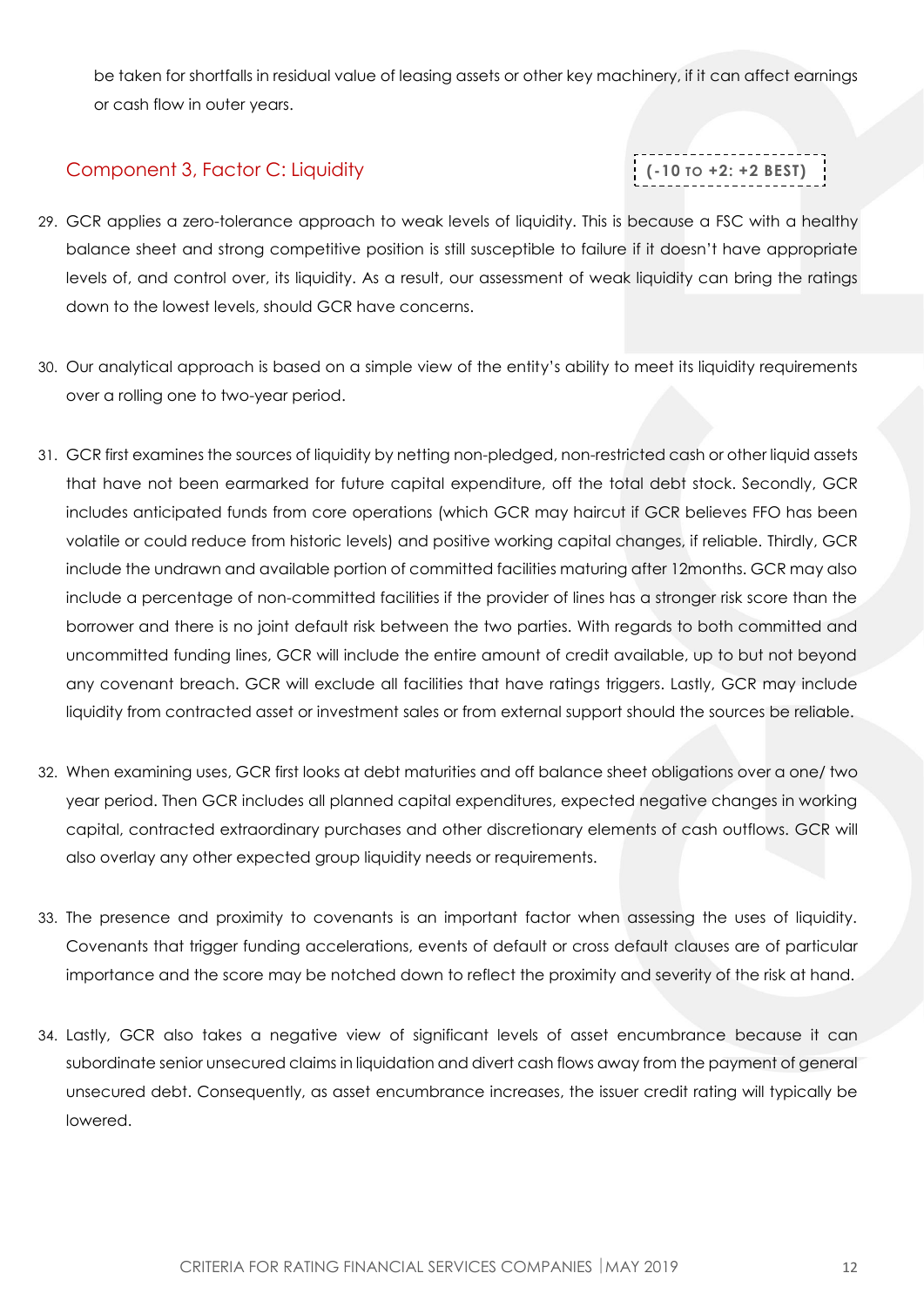| Table 3: Liquidity |                |                                                                                                            |  |  |
|--------------------|----------------|------------------------------------------------------------------------------------------------------------|--|--|
| Assessment         | Score          | <b>Description</b>                                                                                         |  |  |
|                    |                | If the entity has sources of liquidity that cover more than 2x its uses over a 1-year                      |  |  |
|                    |                | period and 1.5x over a 2year period. Furthermore, there is significant headroom in its                     |  |  |
| Highest            | $\overline{2}$ | debt covenants. There are no rating triggers in the debt packages. Funding                                 |  |  |
|                    |                | relationships with banks of good creditworthiness are strong and stable. There is no<br>asset encumbrance. |  |  |
|                    |                | If the entity has sources of liquidity that cover between 1.25 x and 2x its uses over a                    |  |  |
|                    | $1, 0, -1$     | one-year period. For a positive score, the coverage should be over 1x for 18 months at                     |  |  |
| Intermediate       |                | least. GCR are comfortable with the covenant headroom. There are no rating triggers                        |  |  |
|                    |                | in the debt packages. Funding relationships are strong and stable. Asset                                   |  |  |
|                    |                | encumbrance is less than 30% of total assets.                                                              |  |  |
|                    | $-2$           | If the entity has sources of liquidity that cover between 1x-1.25 x its uses over a one-                   |  |  |
|                    |                | year period. Or there is limited covenant headroom, which could cause a material                           |  |  |
|                    |                | acceleration or event of default should the performance of the company                                     |  |  |
| Low                |                | deteriorate. There are rating triggers in the debt packages but with large headroom.                       |  |  |
|                    |                | Funding relationships are questionable. Asset encumbrance is less than 50% of total                        |  |  |
|                    |                | assets.                                                                                                    |  |  |
|                    |                | If the entity has sources of liquidity that are insufficient to cover one years' use. If                   |  |  |
| Lowest             | $-3$ to $-10$  | covenant breach is material, significant and plausible. If funding partners are refusing                   |  |  |
|                    |                | to provide access to funds. Asset encumbrance is more than 50% of total assets.                            |  |  |

*\*the above highlights typical characteristics of a highest, high, intermediate, low and lowest assessments. It is likely that an entity has one or more characteristics. GCR allows analytical decision making to decide what the most pertinent factors for each rated entity are. However, to achieve a stronger score, the entity is likely to have a number of cumulative strengths. Conversely, any one risk can bring the score down to the lowest levels.* 

## <span id="page-12-0"></span>**Component Four: Comparative Profile**

35. The last component allows GCR to make a series of qualitative changes based on external or idiosyncratic factors. The most common one being ongoing group or extraordinary sovereign support. Support comes from shareholders/ affiliates and/ or governments. However, if both elements of support apply, GCR will only apply the higher of the two support options to avoid double counting.

| <b>Comparative Profile</b>        |
|-----------------------------------|
| <b>External Support (various)</b> |
| Group Support                     |
| Sovereign Support                 |
| Peer Comparison (+2 or -2)        |

**(VARIOUS)**

## <span id="page-12-1"></span>Component 4, Factor A: Group Support

36. For details on group support, please see the universal GCR Ratings Framework Criteria

## <span id="page-12-2"></span>Component 4, Factor B: Government Support

37. For details on government support, please see the GCR Ratings Framework Criteria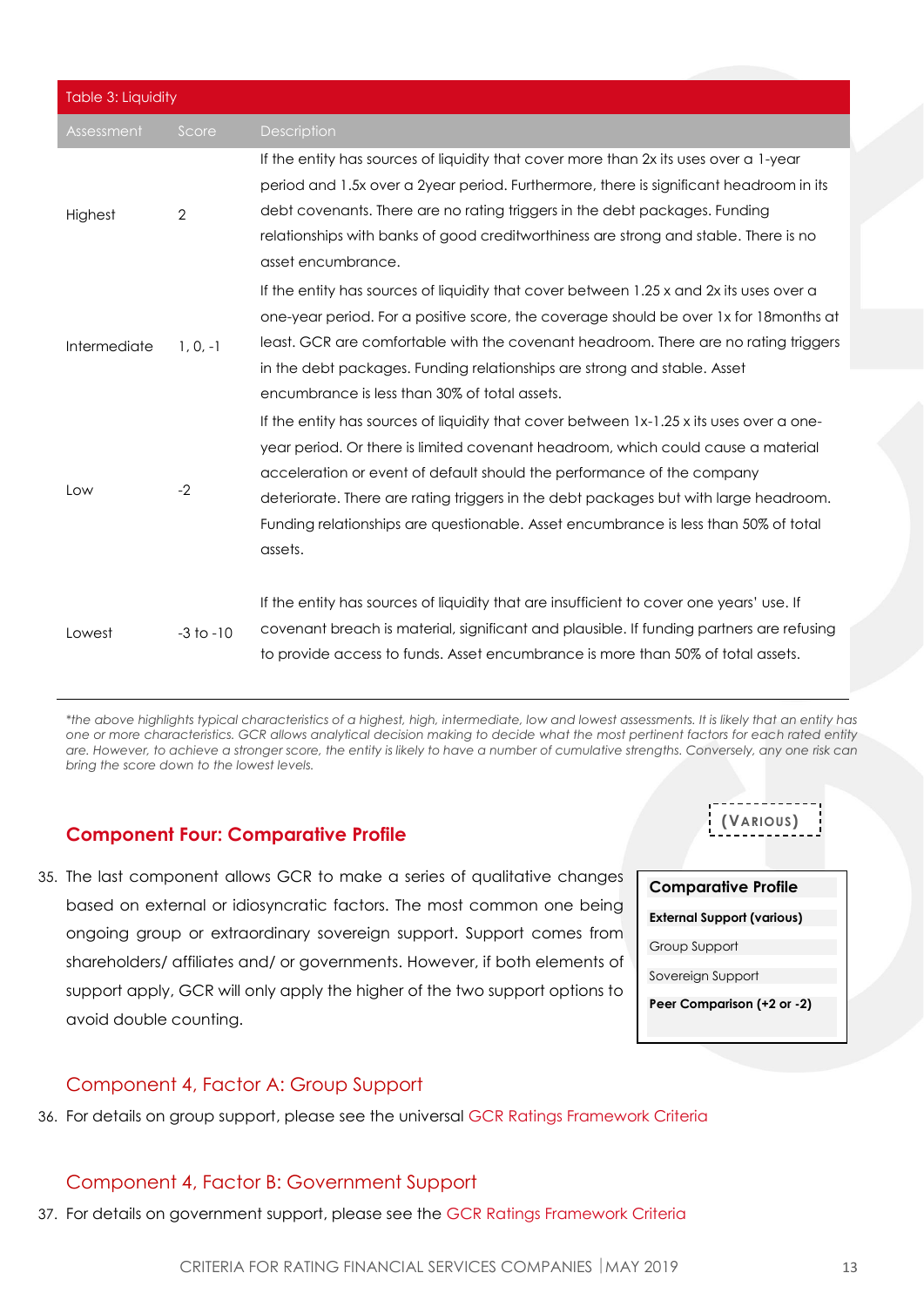## <span id="page-13-0"></span>Component 4, Factor C: Peer Comparison

38. GCR allows for a maximum of two positive or negative risk score changes for peer analysis to create greater credit differentiation within a market. Typically, this factor may be used when a financial services company is a generally better or worse performing company than its peer group, across a number of fields but no one component or factor has created ratings differential.

## <span id="page-13-1"></span>**Final Rating Adjustment Factors**

39. Once the risk score and the ACE has been established, on either/ both the national or international scale, GCR then create the formal ratings on legal entities. In this stage, GCR move off the risk scoring framework and begin adjusting the national/ international ratings on a scale basis. This to establish the most applicable credit ratings hierarchy within a consolidated group.

## <span id="page-13-2"></span>Rating Adjustment Factor 1: FSC Specific Structural Factors

40. As stated above, GCR will typically base its credit scoring on the financial and business characteristics of the immediate group (when there is one) around that legal entity. This is because GCR believes there is tangible likelihood of risk transfer either up from subsidiaries, across from sister companies or down from a holding company/ parent. It is in this section that GCR addresses these risks, to hone in on the correct rating for that legal entity.

*These are the principles of the first adjustments:*

- 41. There should be no adjustment from the ACE for the **major operating entity**, of the analysed analytical object. An example of this is the major operating entity within a financial group, which usually constitutes above 51% of total group assets or capital. However, it could be smaller and still be operationally critical to the group.
- 42. **Minor group Subsidiary / Affiliates** are analysed on a standalone basis and then allocated support uplift, if necessary, in line with the [Group Classification and Support Criteria.](https://globalratings.net/news/article/gcr-requests-public-comment-on-draft-ratings-framework-criteria-and-draft-r)
- 43. **Non-operating holding companies (NOHC):** Due to the fact that FSCs are often not regulated in the same manner as Financial institutions, GCR will not automatically notch down the ratings on NOHC. However, GCR will check to view any structural or legal impediments to cash flow.
- 44. **Operating holding companies** typically will be treated like NOHC.
- 45. **Intermediate non-operating holding companies** typically will be treated like NOHC. However, if the group benefits from parent or government support, and that support has to flow through the INOHC, then the ratings would typically match the group ACE.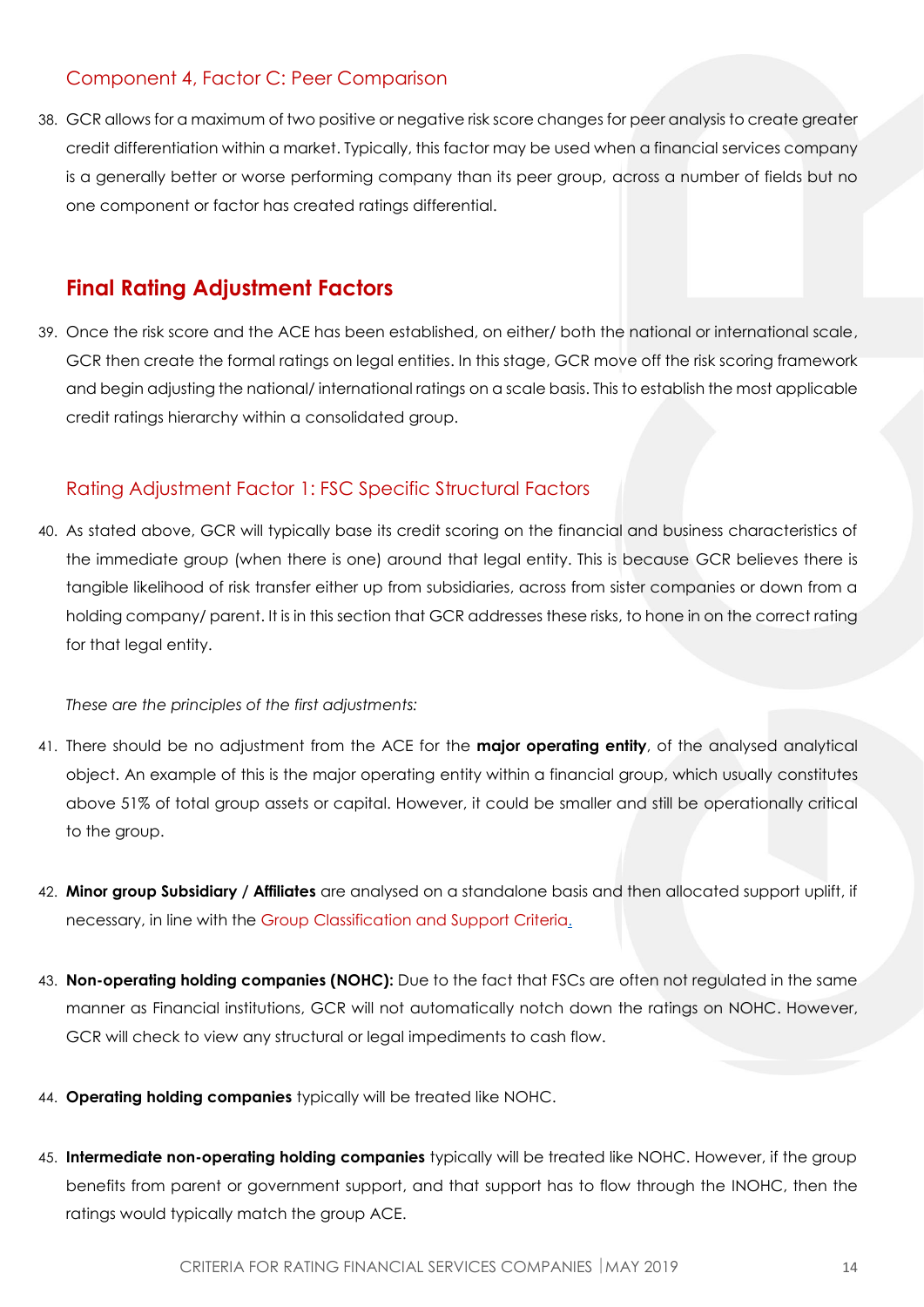## <span id="page-14-0"></span>Rating Adjustment Factor 2: Issue Rating(s)

46. The notching from the legal entity rating will depend on the nature of the instrument, whilst always respecting the credit hierarchy.

| Table 4:Debt rating types |            |                                                                                                                                                                                                                                                                                                                                                                             |  |  |  |
|---------------------------|------------|-----------------------------------------------------------------------------------------------------------------------------------------------------------------------------------------------------------------------------------------------------------------------------------------------------------------------------------------------------------------------------|--|--|--|
| <b>Debt Rating Types</b>  | Notching   | <b>Typical Characteristics</b>                                                                                                                                                                                                                                                                                                                                              |  |  |  |
| Senior Unsecured          | 0          | Reflects the relevant legal entity rating on the company issuing the<br>debt, including the government support uplift (if applicable).                                                                                                                                                                                                                                      |  |  |  |
| Senior Subordinated       | $-1$       | Contractually subordinated non-perpetual and cumulative debt, with<br>no discretionary/ mandatory/ statutory nonpayment, conversion or write<br>down clauses and cannot delay coupon. Typically, would take losses at<br>the same time but at a deep haircut than senior unsecured debt.                                                                                    |  |  |  |
| Junior Subordinated       | $-2$       | Contractually subordinated debt, typically non-perpetual and<br>cumulative, but likely to have a discretionary/ mandatory/ statutory<br>nonpayment, conversion or write down clauses. Should be able to take<br>losses before senior unsecured and senior subordinated debt.                                                                                                |  |  |  |
| Hybrids (a)               | -4         | Contractually subordinated debt, typically perpetual even if callable<br>after 5years, non-cumulative, likely to have a discretionary/ mandatory/<br>statutory nonpayment, conversion or write down clauses with trigger<br>points as the entity remains a going concern.                                                                                                   |  |  |  |
| Hybrids (b)               | -5 or more | All of Hybrids (a) but also with the presence of capital / liquidity or rating<br>triggers that would default the instrument as the entity remains firmly a<br>going concern entity, i.e. before senior unsecured losses or other types<br>of default. GCR would typically notch down according to the proximity<br>of the trigger, whilst respecting the credit hierarchy. |  |  |  |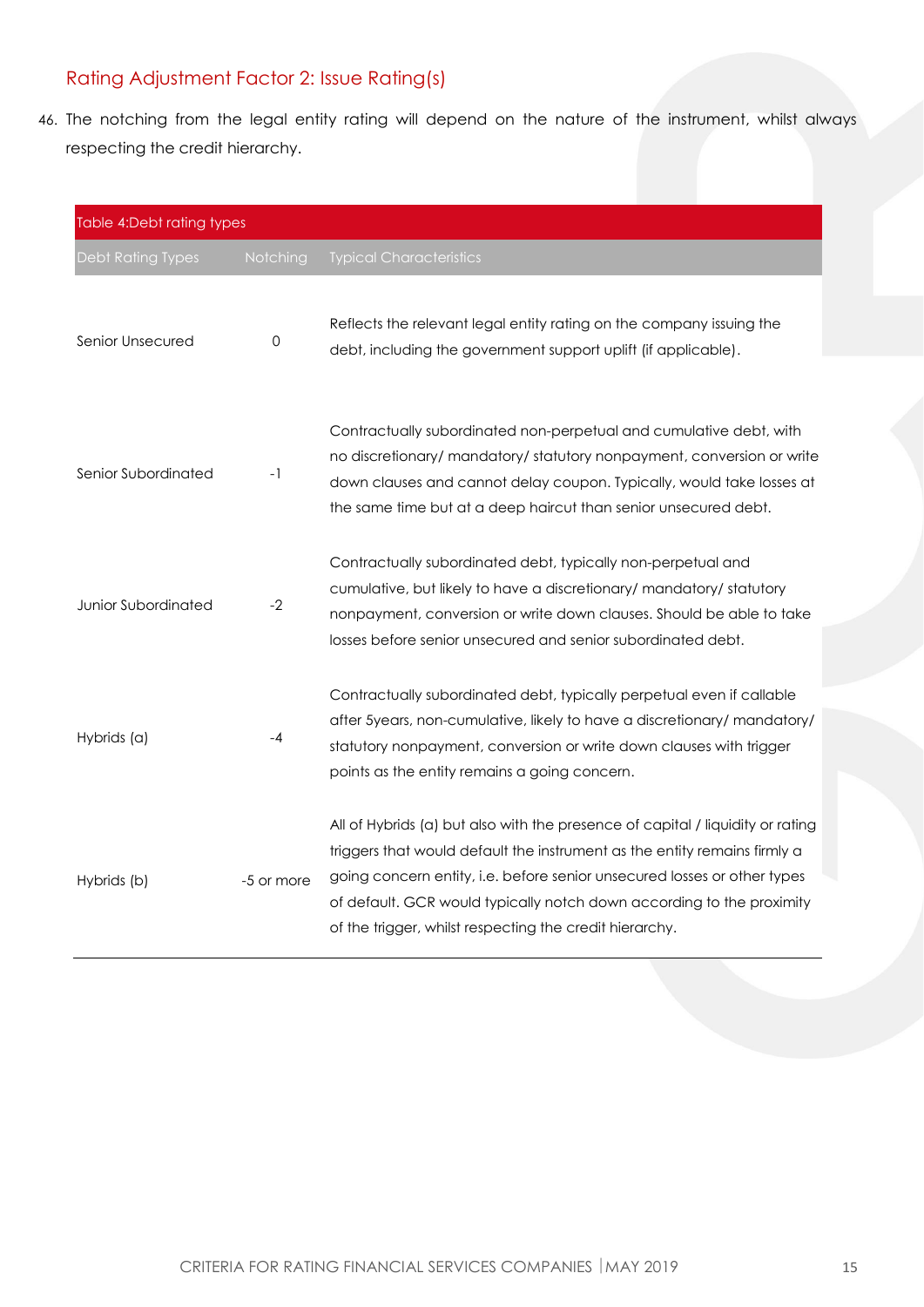### **GLOSSARY OF TERMS/ACRONYMS USED IN THIS DOCUMENT AS PER GCR'S GLOSSARY**

| Accounting                             | A process of recording, summarising, and allocating all items of income and expense of the company and analysing, verifying<br>and reporting the results.                                                                                                                                             |
|----------------------------------------|-------------------------------------------------------------------------------------------------------------------------------------------------------------------------------------------------------------------------------------------------------------------------------------------------------|
| Agent                                  | An agreement where one party (agent) concludes a juristic act on behalf of the other (principal). The agent undertakes to<br>perform a task or mandate on behalf of the principal.                                                                                                                    |
| Annuity                                | A contract that provides a series of payments for a specified period of time which may or may not be contingent on the survival<br>of the annuitant.                                                                                                                                                  |
| Asset                                  | A resource with economic value that a company owns or controls with the expectation that it will provide future benefit.                                                                                                                                                                              |
| Assets                                 | A resource with economic value that a company owns or controls with the expectation that it will provide future benefit.                                                                                                                                                                              |
| <b>Audited Financial</b><br>Statements | Financial statements that bear the report of independent auditors (attesting to the financial statements' fairness and<br>compliance with generally accepted accounting principles).                                                                                                                  |
| <b>Balance Sheet</b>                   | Also known as Statement of Financial Position. A statement of a company's assets and liabilities provided for the benefit of<br>shareholders and regulators. It gives a snapshot at a specific point in time of the assets the company holds and how they have<br>been financed.                      |
| Benefits                               | Financial reimbursement and other services provided to insureds by insurers under the terms of an insurance contract.                                                                                                                                                                                 |
| Borrower                               | The party indebted or the person making repayments for its borrowings.                                                                                                                                                                                                                                |
| Callable                               | A provision that allows an Issuer the right, not the obligation, to repurchase a security before its maturity at an agreed price.<br>The seller has the obligation to sell the security if the call option holder exercises the option.                                                               |
| Capital Adequacy                       | A measure of the adequacy of an entity's capital resources in relation to its risks.                                                                                                                                                                                                                  |
| Capital<br>Expenditure                 | Expenditure on long-term assets such as plant, equipment or land, which will form the productive assets of a company.                                                                                                                                                                                 |
| Capital Markets                        | The part of a financial system concerned with raising capital by dealing in shares, bonds, and other long-term debt securities.                                                                                                                                                                       |
| Capital                                | The sum of money that is invested to generate proceeds.                                                                                                                                                                                                                                               |
| <b>Cash Flow</b>                       | The inflow and outflow of cash and cash equivalents. Such flows arise from operating, investing and financing activities.                                                                                                                                                                             |
| Cash                                   | Funds that can be readily spent or used to meet current obligations.                                                                                                                                                                                                                                  |
| Claim                                  | 1. A request for payment of a loss, which may come under the terms of an insurance contract (insurance). 2. A formal request or<br>demand (corporate finance).                                                                                                                                        |
| Collateral                             | Asset provided to a creditor as security for a loan or performance.                                                                                                                                                                                                                                   |
| Concentrations                         | A high degree of positive correlation between factors or excessive exposure to a single factor that share similar demographics or<br>financial instrument or specific sector or specific industry or specific markets.                                                                                |
| Conditions                             | Provisions inserted in an insurance contract that qualify or place limitations on the insurer's promise to perform.                                                                                                                                                                                   |
| Contract                               | An agreement by which an insurer agrees, for a consideration, to provide benefits, reimburse losses or provide services for an<br>insured. A 'policy' is the written statement of the terms of the contract.                                                                                          |
| Country Risk                           | The range of risks emerging from the political, legal, economic and social conditions of a country that have adverse<br>consequences affecting investors and creditors with exposure to the country, and may also include negative effects on financial<br>institutions and borrowers in the country. |
| Coupon                                 | The interest paid on a bond expressed as a percentage of the face value. If a bond carries a fixed coupon, the interest is usually<br>paid on an annual or semi-annual basis. The term also refers to the detachable certificate entitling the bearer to the interest<br>payment.                     |
| Covenant                               | A provision that is indicative of performance. Covenants are either positive or negative. Positive covenants are activities that<br>the borrower commits to, typically in its normal course of business. Negative covenants are certain limits and restrictions on the<br>borrowers' activities.      |
| Coverage                               | The scope of the protection provided under a contract of insurance.                                                                                                                                                                                                                                   |
| <b>Credit Rating</b>                   | An opinion regarding the creditworthiness of an entity, a security or financial instrument, or an issuer of securities or financial<br>instruments, using an established and defined ranking system of rating categories.                                                                             |
| Credit Risk                            | The possibility that a bond issuer or any other borrowers (including debtors/creditors) will default and fail to pay<br>the principal and interest when due.                                                                                                                                          |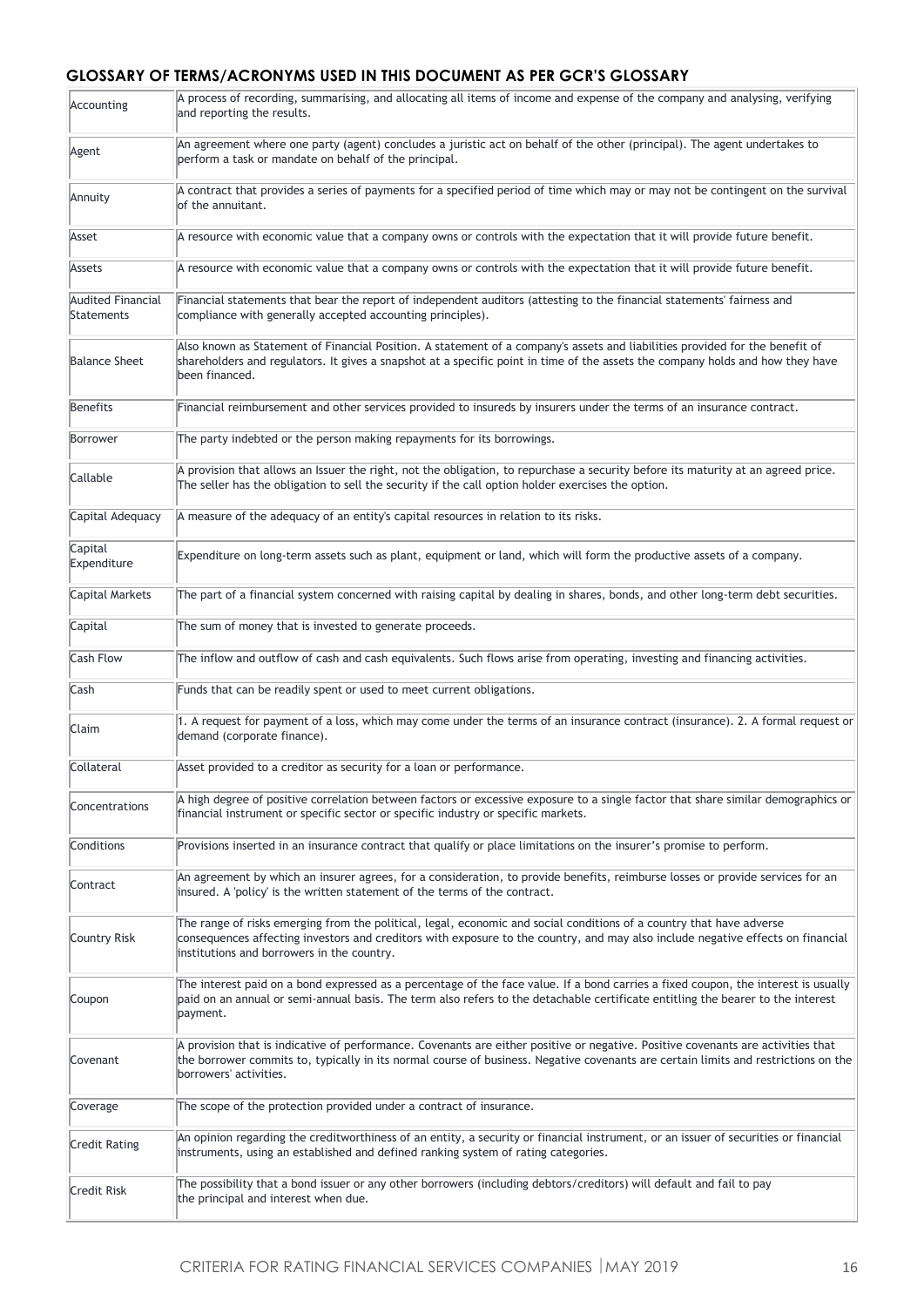| Credit                                | A contractual agreement in which a borrower receives something of value now, and agrees to repay the lender at some date in<br>the future, generally with interest. The term also refers to the borrowing capacity of an individual or company                                                                                                                                                                                                       |  |  |  |  |  |
|---------------------------------------|------------------------------------------------------------------------------------------------------------------------------------------------------------------------------------------------------------------------------------------------------------------------------------------------------------------------------------------------------------------------------------------------------------------------------------------------------|--|--|--|--|--|
| Creditworthiness                      | An assessment of a debtor's ability to meet debt obligations.                                                                                                                                                                                                                                                                                                                                                                                        |  |  |  |  |  |
| <b>Currency Risk</b>                  | The potential for losses arising from adverse movements in exchange rates.                                                                                                                                                                                                                                                                                                                                                                           |  |  |  |  |  |
| Debt Ratio                            | A ratio that measures a company's debt relative to its equity. Calculated by dividing long term debt by shareholders' equity. GCR<br>typically uses a tangible equity as the denominator, after stripping out goodwill and other intangible assets.                                                                                                                                                                                                  |  |  |  |  |  |
| Debt Service<br>Coverage              | Measures the ratio of cash available for debt servicing to interest, principal and lease payments.                                                                                                                                                                                                                                                                                                                                                   |  |  |  |  |  |
| Debt                                  | An obligation to repay a sum of money. More specifically, it is funds passed from a creditor to a debtor in exchange<br>for interest and a commitment to repay the principal in full on a specified date or over a specified period.                                                                                                                                                                                                                 |  |  |  |  |  |
| Default Risk                          | The probability or likelihood that a borrower or issuer will not meet its debt obligations. Credit Risk can further be separated<br>between current credit risk (immediate) and potential credit risk (deferred).                                                                                                                                                                                                                                    |  |  |  |  |  |
| Default                               | A default occurs when: 1.) The Borrower is unable to repay its debt obligations in full; 2.) A credit-loss event such as charge-off,<br>specific provision or distressed restructuring involving the forgiveness or postponement of obligations; 3.) The borrower is past<br>due more than X days on any debt obligations as defined in the transaction documents; 4.) The obligor has filed for bankruptcy<br>or similar protection from creditors. |  |  |  |  |  |
| Distribution<br>Channel               | The method utilised by the insurance company to sell its products to policyholders.                                                                                                                                                                                                                                                                                                                                                                  |  |  |  |  |  |
| Diversification                       | Spreading risk by constructing a portfolio that contains different exposures whose returns are relatively uncorrelated. The term<br>also refers to companies which move into markets or products that bear little relation to ones they already operate in.                                                                                                                                                                                          |  |  |  |  |  |
| Dividend                              | The portion of a company's after-tax earnings that is distributed to shareholders.                                                                                                                                                                                                                                                                                                                                                                   |  |  |  |  |  |
| Environment                           | The surroundings or conditions in which an entity operates (Economic, Financial, Natural).                                                                                                                                                                                                                                                                                                                                                           |  |  |  |  |  |
| Equity                                | Equity is the holding or stake that shareholders have in a company. Equity capital is raised by the issue of new shares or by<br>retaining profit.                                                                                                                                                                                                                                                                                                   |  |  |  |  |  |
| <b>Expected Loss</b>                  | Losses that a bank expects to bear over a certain period (generally a year). These losses are a consequence of doing business,<br>namely the bank's role as financial intermediary.                                                                                                                                                                                                                                                                  |  |  |  |  |  |
| Exposure                              | Exposure is the amount of risk the holder of an asset or security is faced with as a consequence of holding the security or asset.<br>For a company, its exposure may relate to a particular product class or customer grouping. Exposure may also arise from an<br>overreliance on one source of funding. In insurance, it refers to an individual or company's vulnerability to various risks                                                      |  |  |  |  |  |
|                                       | Financial Flexibility The company's ability to access additional sources of capital funding.                                                                                                                                                                                                                                                                                                                                                         |  |  |  |  |  |
| Financial<br>Institution              | An entity that focuses on dealing with financial transactions, such as investments, loans and deposits.                                                                                                                                                                                                                                                                                                                                              |  |  |  |  |  |
| Financial<br>Statements               | Presentation of financial data including balance sheets, income statements and statements of cash flow, or any supporting<br>statement that is intended to communicate an entity's financial position at a point in time.                                                                                                                                                                                                                            |  |  |  |  |  |
| Fix                                   | The setting of a currency or commodity price for trade at a future date.                                                                                                                                                                                                                                                                                                                                                                             |  |  |  |  |  |
| Going Concern                         | An accounting convention that assumes a company will continue to exist and trade normally for the foreseeable future. In<br>practice this is likely to mean at least for the next 12 months.                                                                                                                                                                                                                                                         |  |  |  |  |  |
| Haircut                               | The percentage by which the market value of an asset is reduced. The size of the haircut reflects the expected ease of selling<br>the asset and the likely reduction necessary to realised value relative to the fair value.                                                                                                                                                                                                                         |  |  |  |  |  |
| Hedge                                 | A form of risk management aimed at mitigating financial loss or other adverse circumstances. May include taking an offsetting<br>position in addition to an existing position. The correlation between the existing and offsetting position is negative.                                                                                                                                                                                             |  |  |  |  |  |
| Hybrid                                | A form of security that has characteristics of various types of transaction or product.                                                                                                                                                                                                                                                                                                                                                              |  |  |  |  |  |
| Income                                | Money received, especially on a regular basis, for work or through investments.                                                                                                                                                                                                                                                                                                                                                                      |  |  |  |  |  |
| Interest                              | Scheduled payments made to a creditor in return for the use of borrowed money. The size of the payments will be determined<br>by the interest rate, the amount borrowed or principal and the duration of the loan.                                                                                                                                                                                                                                   |  |  |  |  |  |
| <b>International Scale</b><br>Rating. | An opinion of creditworthiness relative to a global pool of issuers and issues.                                                                                                                                                                                                                                                                                                                                                                      |  |  |  |  |  |
| <b>Issuer</b>                         | The party indebted or the person making repayments for its borrowings.                                                                                                                                                                                                                                                                                                                                                                               |  |  |  |  |  |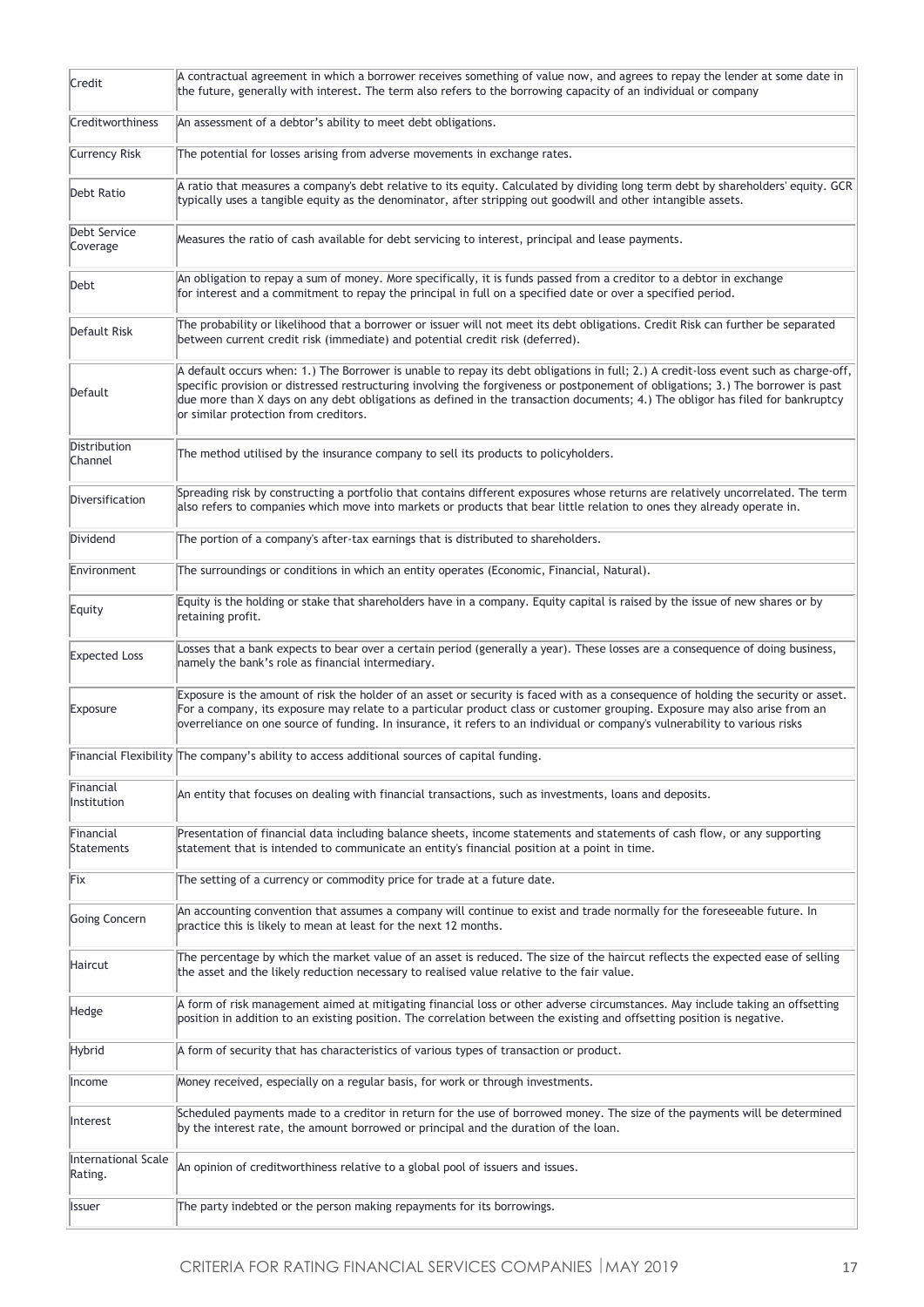| Junior                        | A security that has a lower repayment priority than senior securities.                                                                                                                                                                                                                                                                                                                                                                                                                                                                    |
|-------------------------------|-------------------------------------------------------------------------------------------------------------------------------------------------------------------------------------------------------------------------------------------------------------------------------------------------------------------------------------------------------------------------------------------------------------------------------------------------------------------------------------------------------------------------------------------|
| LC                            | An LC is a guarantee by a bank on behalf of a corporate customer that payment will be made if that entity cannot to meet its<br>obligations.                                                                                                                                                                                                                                                                                                                                                                                              |
| Lease                         | Conveyance of land, buildings, equipment or other assets from one person (lessor) to another (lessee) for a specific period of<br>time for monetary or other consideration, usually in the form of rent.                                                                                                                                                                                                                                                                                                                                  |
| Lender                        | A credit provider that is owed debt obligations by a debtor.                                                                                                                                                                                                                                                                                                                                                                                                                                                                              |
| Lessee                        | The party that enjoys temporary use of a corporeal thing.                                                                                                                                                                                                                                                                                                                                                                                                                                                                                 |
| Lessor                        | The owner or agent that acts on behalf of the owner of property that grants the temporary use of a corporeal thing.                                                                                                                                                                                                                                                                                                                                                                                                                       |
| Leverage                      | With regard to corporate analysis, leverage (or gearing) refers to the extent to which a company is funded by debt.                                                                                                                                                                                                                                                                                                                                                                                                                       |
| Liquid Assets                 | Assets, generally of a short term, that can be converted into cash.                                                                                                                                                                                                                                                                                                                                                                                                                                                                       |
| Liquidation                   | Liquidation is the process by which a company is wound up and its assets distributed. It can be either compulsory or voluntary. It<br>can also refer to the selling of securities or the closing out of a long or short market position.                                                                                                                                                                                                                                                                                                  |
| Liquidity                     | The speed at which assets can be converted to cash. It can also refer to the ability of a company to service its debt obligations<br>due to the presence of liquid assets such as cash and its equivalents. Market liquidity refers to the ease with which<br>a security can be bought or sold quickly and in large volumes without substantially affecting the market price.                                                                                                                                                             |
| Loan                          | A sum of money borrowed by a debtor that is expected to be paid back with interest to the creditor. A debt instrument where<br>immovable property is the collateral for the loan. A mortgage gives the lender a right to take possession of the property if the<br>borrower fails to repay the loan. Registration is a prerequisite for the existence of any mortgage loan. A mortgage can be<br>registered over either a corporeal or incorporeal property, even if it does not belong to the mortgagee. Also called a Mortgage<br>bond. |
| Long-Term Rating              | A long term rating reflects an issuer's ability to meet its financial obligations over the following three to five year period,<br>including interest payments and debt redemptions. This encompasses an evaluation of the organisation's current financial<br>position, as well as how the position may change in the future with regard to meeting longer term financial obligations.                                                                                                                                                   |
| Long-Term                     | Not current; ordinarily more than one year.                                                                                                                                                                                                                                                                                                                                                                                                                                                                                               |
| Loss                          | 1. A tangible or intangible, financial or non-financial loss of economic value. 2. The happening of the event for which insurance<br>pays (insurance).                                                                                                                                                                                                                                                                                                                                                                                    |
| Mandate                       | Authorisation or instruction to proceed with an undertaking or to take a course of action. A borrower, for example, might<br>instruct the lead manager of a bond issue to proceed on the terms agreed.                                                                                                                                                                                                                                                                                                                                    |
| Margin                        | A term whose meaning depends on the context. In the widest sense, it means the difference between two values.                                                                                                                                                                                                                                                                                                                                                                                                                             |
| Market                        | An assessment of the property value, with the value being compared to similar properties in the area.                                                                                                                                                                                                                                                                                                                                                                                                                                     |
| Maturity                      | The length of time between the issue of a bond or other security and the date on which it becomes payable in full.                                                                                                                                                                                                                                                                                                                                                                                                                        |
| National Scale<br>Rating      | National scale ratings measure creditworthiness relative to issuers and issues within one country.                                                                                                                                                                                                                                                                                                                                                                                                                                        |
| Notching                      | A movement in ratings.                                                                                                                                                                                                                                                                                                                                                                                                                                                                                                                    |
| Obligation                    | The title given to the legal relationship that exists between parties to an agreement when they acquire personal rights against<br>each other for entitlement to perform.                                                                                                                                                                                                                                                                                                                                                                 |
| <b>Off Balance Sheet</b>      | Off balance sheet items are assets or liabilities that are not shown on a company's balance sheet. They are usually referred to in<br>the notes to a company's accounts.                                                                                                                                                                                                                                                                                                                                                                  |
| <b>Operating Cash</b><br>Flow | A company's net cash position over a given period, i.e. money received from customers minus payments to suppliers and staff,<br>administration expenses, interest payments and taxes.                                                                                                                                                                                                                                                                                                                                                     |
| <b>Operating Lease</b>        | A lease where the risk and reward is not transferred.                                                                                                                                                                                                                                                                                                                                                                                                                                                                                     |
| Operating Margin              | Operating margin is operating profit expressed as a percentage of a company's sales over a given period.                                                                                                                                                                                                                                                                                                                                                                                                                                  |
| <b>Operational Risk</b>       | The risk of loss resulting from inadequate or failed internal processes, people or systems or from external events. This includes<br>legal risk, but excludes strategic risk and reputational risk.                                                                                                                                                                                                                                                                                                                                       |
| Option                        | An option gives the buyer or holder the right, but not the obligation, to buy or sell an underlying financial asset at a pre-<br>determined price.                                                                                                                                                                                                                                                                                                                                                                                        |
| Performing Loan               | A loan is said to be performing if the borrower is paying the interest on it on a timely basis.                                                                                                                                                                                                                                                                                                                                                                                                                                           |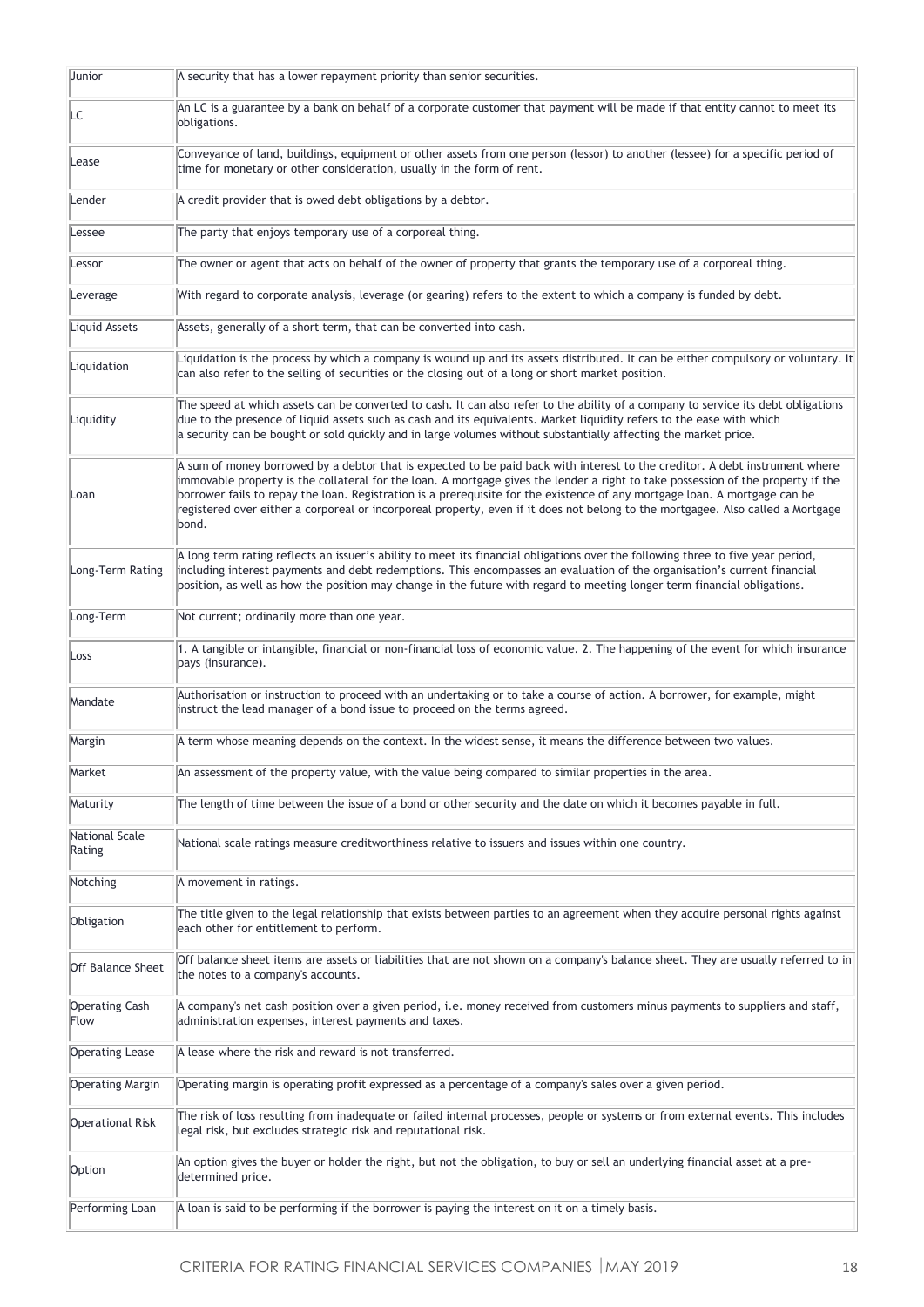| Performing               | An obligation that performs according to its contractual obligations.                                                                                                                                                                                                                                                     |
|--------------------------|---------------------------------------------------------------------------------------------------------------------------------------------------------------------------------------------------------------------------------------------------------------------------------------------------------------------------|
| Pledge                   | An asset or right delivered as security for the payment of a debt or fulfillment of a promise, and subject to forfeiture on failure<br>to pay or fulfill the promise.                                                                                                                                                     |
| Policy                   | The legal document issued by the company to the policyholder, which outlines the conditions and terms of the insurance.                                                                                                                                                                                                   |
| Principal                | The total amount borrowed or lent, e.g. the face value of a bond, excluding interest.                                                                                                                                                                                                                                     |
| Private                  | An issuance of securities without market participation, however, with a select few investors. Placed on a private basis and not<br>in the open market.                                                                                                                                                                    |
| Refinancing              | The issue of new debt to replace maturing debt. New debt may be provided by existing or new lenders, with a new set of terms<br>in place.                                                                                                                                                                                 |
| Repayment                | Payment made to honour obligations in regards to a credit agreement in the following credited order: 3.) Satisfy the due or<br>unpaid interest charges; 4.) Satisfy the due or unpaid fees or charges; and 5.) To reduce the amount of the principal debt.                                                                |
| Reserve                  | $(1)$ An amount representing actual or potential liabilities kept by an insurer to cover debts to policyholders. $(2)$ An amount<br>allocated for a special purpose. Note that a reserve is usually a liability and not an extra fund. On occasion a reserve may be an<br>asset, such as a reserve for taxes not yet due. |
| Revaluation              | Formal upward or downward adjustment to assets such as property or plant and equipment.                                                                                                                                                                                                                                   |
| Risk                     | The chance of future uncertainty (i.e. deviation from expected earnings or an expected outcome) that will have an impact on<br>objectives.                                                                                                                                                                                |
| Senior Unsecured<br>Debt | Securities that have priority ahead of all other unsecured or subordinated debt for payment in the event of default.                                                                                                                                                                                                      |
| Senior                   | A security that has a higher repayment priority than junior securities.                                                                                                                                                                                                                                                   |
| Shareholder              | An individual, entity or financial institution that holds shares or stock in an organisation or company.                                                                                                                                                                                                                  |
| Short Term               | Current; ordinarily less than one year.                                                                                                                                                                                                                                                                                   |
| Statutory                | Required by or having to do with law or statute.                                                                                                                                                                                                                                                                          |
| Subordinated Debt        | Debt that in the event of a default is repaid only after senior obligations have been repaid. It is higher risk than senior debt.                                                                                                                                                                                         |
| Underwriting             | The process of selecting risks and classifying them according to their degrees of insurability so that the appropriate rates may be<br>assigned. The process also includes rejection of those risks that do not qualify.                                                                                                  |
| <b>Unsecured Claim</b>   | Debt securities that have no collateral.                                                                                                                                                                                                                                                                                  |
| Valuation                | An assessment of the property value, with the value being compared to similar properties in the area.                                                                                                                                                                                                                     |
| <b>Weighted Average</b>  | An average resulting from the multiplication of each component by a factor reflecting its importance or, relative size to a pool<br>of assets or liabilities.                                                                                                                                                             |
| Weighted                 | The weight that a single obligation has in relation to the aggregated pool of obligations. For example, a single mortgage<br>principal balance divided by the aggregated mortgage pool principal balance.                                                                                                                 |
| <b>Working Capital</b>   | Working capital usually refers to the resources that a company uses to finance day-to-day operations. Changes in working capital<br>are assessed to explain movements in debt and cash balances.                                                                                                                          |